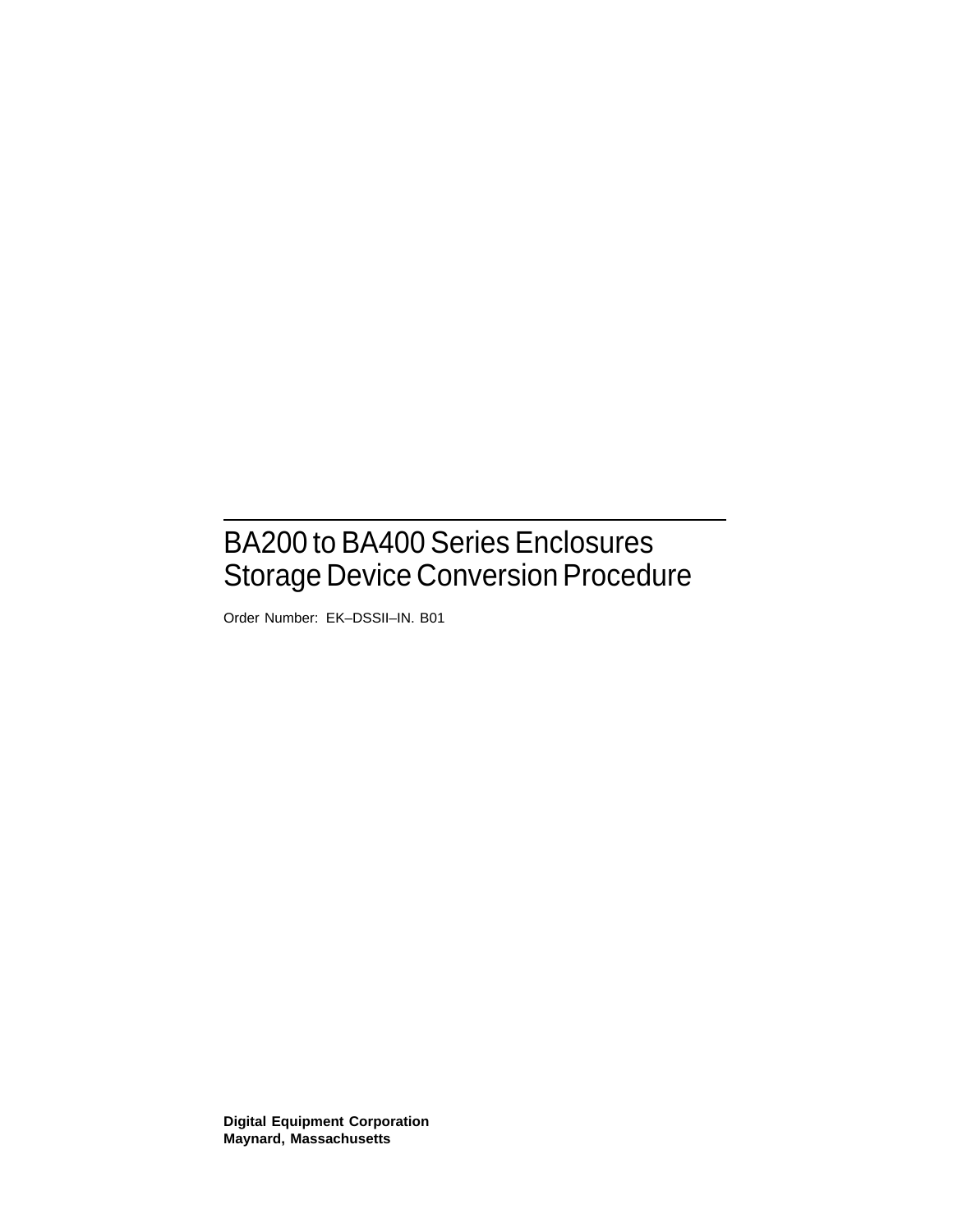#### **Second Printing, September 1993**

The information in this document is subject to change without notice and should not be construed as a commitment by Digital Equipment Corporation. Digital Equipment Corporation assumes no responsibility for any errors that may appear in this document.

The software described in this document is furnished under a license and may be used or copied only in accordance with the terms of such license.

No responsibility is assumed for the use or reliability of software on equipment that is not supplied by Digital Equipment Corporation or its affiliated companies.

Restricted Rights: Use, duplication, or disclosure by the U.S. Government is subject to restrictions as set forth in subparagraph (c)(1)(ii) of the Rights in Technical Data and Computer Software clause at DFARS 252.227-7013.

© Digital Equipment Corporation 1993.

The postpaid Reader's Comments forms at the end of this document request your critical evaluation to assist in preparing future documentation.

The following are trademarks of Digital Equipment Corporation: DEC, Digital, ThinWire, VAX, VAX DOCUMENT, VMS, and the DIGITAL logo.

Velcro is a registered trademark of Velcro USA, Inc.

All other trademarks and registered trademarks are the property of their respective holders.

S2398

This document was prepared using VAX DOCUMENT, Version 2.1.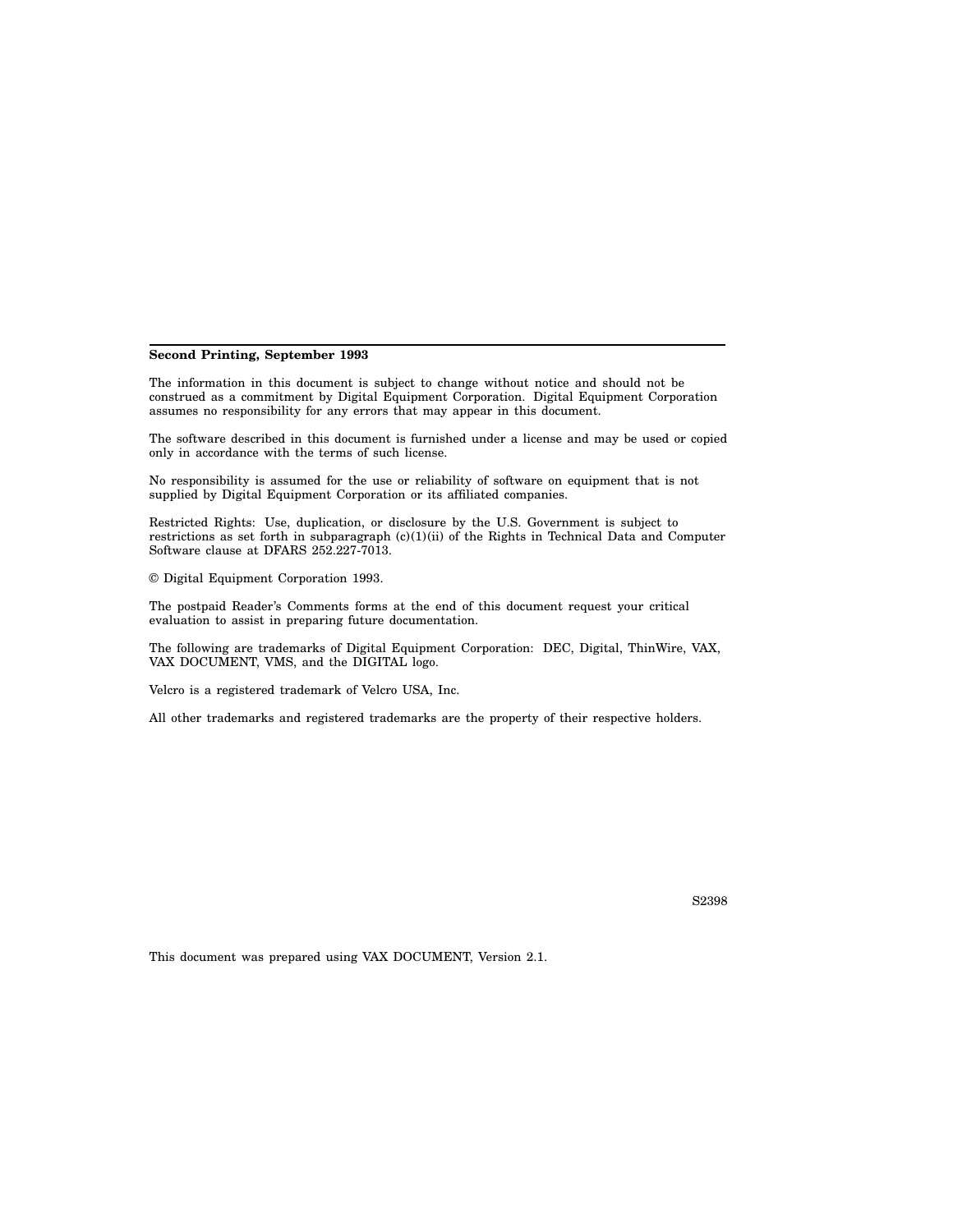# **Contents**

|              |                                                                  |                                                                                                                                                                                                                                                          | $\vee$                                                                                 |  |  |
|--------------|------------------------------------------------------------------|----------------------------------------------------------------------------------------------------------------------------------------------------------------------------------------------------------------------------------------------------------|----------------------------------------------------------------------------------------|--|--|
| 1            |                                                                  | <b>Removing ISEs from the BA200-Series Enclosure</b>                                                                                                                                                                                                     |                                                                                        |  |  |
|              | 1.1<br>1.2<br>1.2.1<br>1.2.2<br>1.2.3<br>1.2.4<br>1.2.5<br>1.2.6 | Removing the Front Panel<br>Removing the Media Faceplate<br>Removing the Operator Control Panel (OCP)<br>Removing the R215F Bottom Media Cover<br>Removing the RF-Series Disk Drive<br>Removing the TK-Series Tape Drive                                 | $1 - 1$<br>$1 - 1$<br>$1 - 2$<br>$1 - 4$<br>$1 - 6$<br>$1 - 8$<br>$1 - 10$<br>$1 - 14$ |  |  |
| $\mathbf{2}$ | <b>Installing TK-Series Options</b>                              |                                                                                                                                                                                                                                                          |                                                                                        |  |  |
|              | 2.1<br>2.2                                                       | Installing Brackets to the TK-Series Tape Drives<br>Installing the TK-Series Tape Drive                                                                                                                                                                  | $2 - 1$<br>$2 - 4$                                                                     |  |  |
| 3            |                                                                  | <b>Installing RF-Series Options</b>                                                                                                                                                                                                                      |                                                                                        |  |  |
|              | 3.1<br>3.2<br>3.2.1<br>3.2.2<br>3.3<br>3.3.1<br>3.3.2            | Installing Brackets to the 5.25-Inch RF-Series ISE<br>Installing Brackets to the 3.5-Inch RF-Series ISE<br>Removing the Outside Bracket<br>Installing the New Storage Device in the Bracket<br>Installing an RF-Series ISE in the BA400-Series Enclosure | $3 - 1$<br>$3 - 4$<br>$3 - 4$<br>$3 - 5$<br>$3 - 7$<br>$3 - 7$<br>$3 - 12$             |  |  |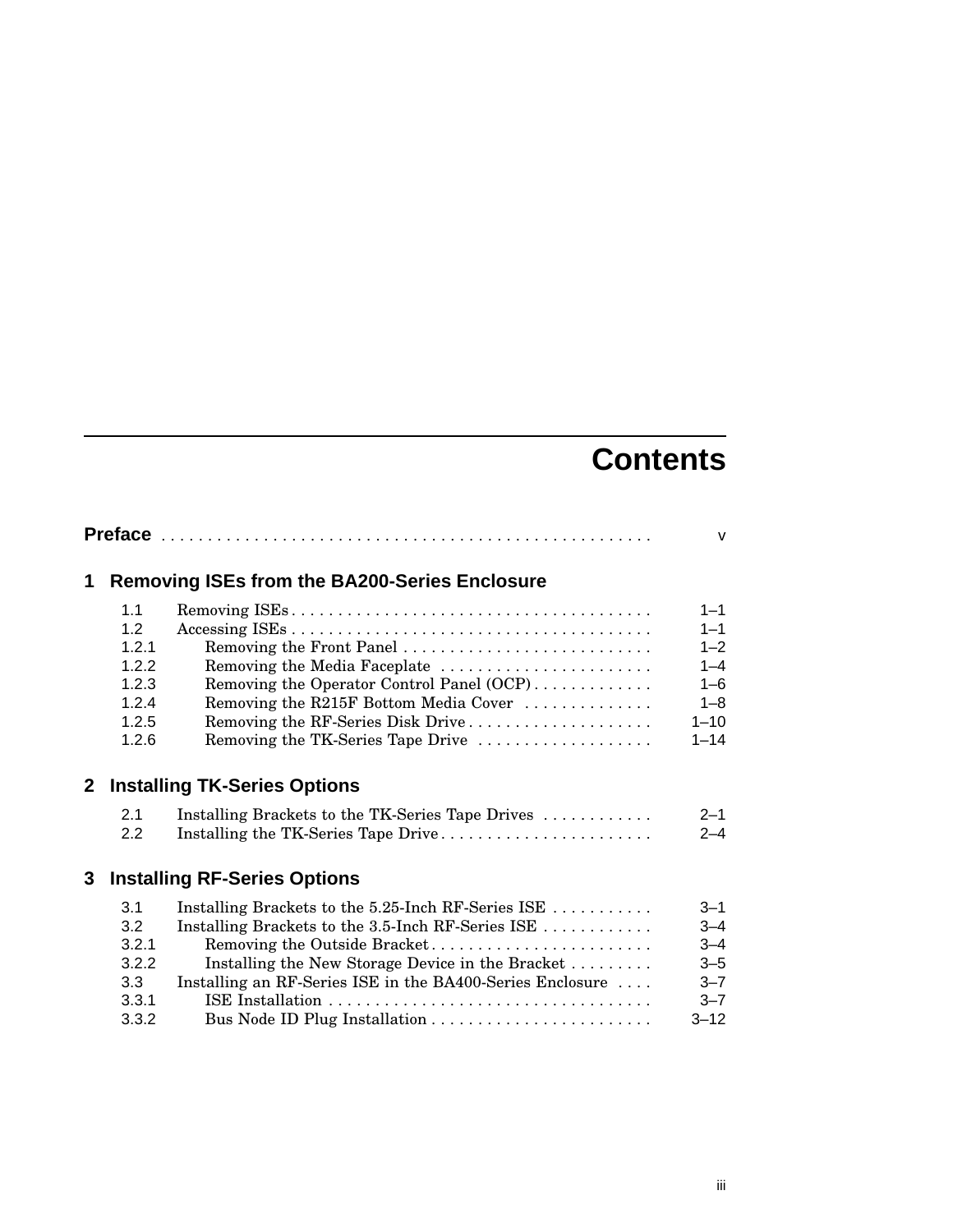# **Figures**

| $1 - 1$ | Removing the Front Panel                                                             | $1 - 3$  |
|---------|--------------------------------------------------------------------------------------|----------|
| $1 - 2$ | Removing the Media Faceplate                                                         | $1 - 5$  |
| $1 - 3$ | Lowering the OCP $\dots \dots \dots \dots \dots \dots \dots \dots \dots \dots \dots$ | $1 - 7$  |
| $1 - 4$ | Removing the R215F Bottom Media Cover                                                | $1 - 9$  |
| $1 - 5$ | Removing the RF-Series Drive Cabling                                                 | $1 - 11$ |
| $1 - 6$ | Removing an RF-Series Disk Drive                                                     | $1 - 12$ |
| $1 - 7$ | Removing the Adapter Plate from a 3.5-Inch Disk Drive                                | $1 - 13$ |
| $1 - 8$ | Removing the TK-Series Drive                                                         | $1 - 15$ |
| $2 - 1$ | Installing the Drive into the Mounting Bracket                                       | $2 - 2$  |
| $2 - 2$ | Installing the Power Harness to the Drive                                            | $2 - 3$  |
| $2 - 3$ |                                                                                      | $2 - 5$  |
| $2 - 4$ |                                                                                      | $2 - 6$  |
| $2 - 5$ | Installing the TQK-Series Controller Module and Routing                              |          |
|         |                                                                                      | $2 - 7$  |
| $2 - 6$ | Attaching the Data Cable to the TK-Series Tape Drive                                 | $2 - 8$  |
| $2 - 7$ | Installing a TK-Series Tape Drive                                                    | $2 - 9$  |
| $2 - 8$ | ISEs and Tape Drive Installed                                                        | $2 - 11$ |
| $3 - 1$ | Installing Cables and Mounting Hardware to Drive                                     | $3 - 2$  |
| $3 - 2$ | Installing the ISE Upper Bracket                                                     | $3 - 3$  |
| $3 - 3$ | Removing the Top Outside Bracket from the ISE                                        | $3 - 5$  |
| $3 - 4$ | Installing the Phillips Screws That Secure the Storage                               |          |
|         | Device to the Inside Brackets                                                        | $3 - 6$  |
| $3 - 5$ |                                                                                      | $3 - 8$  |
| $3 - 6$ | BA440 Enclosure                                                                      | $3 - 9$  |
| $3 - 7$ | Installing the ISE Upgrade in the Storage Cavity $\ldots \ldots$                     | $3 - 11$ |
| $3 - 8$ | Installing the Bus Node ID Plug                                                      | $3 - 13$ |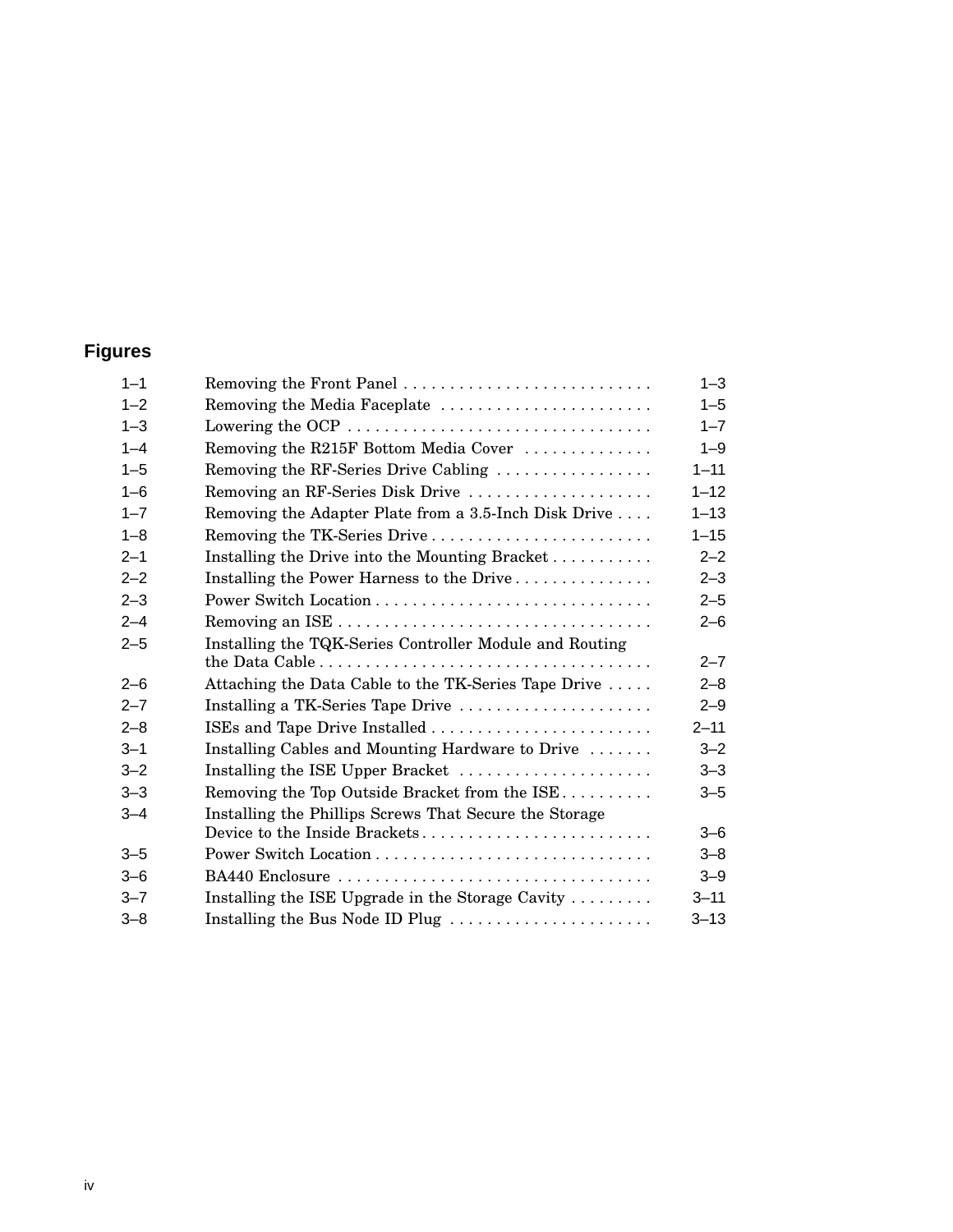# **Preface**

This manual describes how to install new ISE brackets to the TK-series and RF-series storage options that are used on the BA200-series enclosures. These brackets will allow the storage options to be used in the BA400 enclosures.

The intended audience for this manual is either a field service engineer or qualified self-maintenance person who will be removing the ISEs from the BA213/215 enclosures and installing them into the BA400 enclosures.

This manual contains three chapters:

- Chapter 1 describes how to remove the TK-series and RF-series Integrated Storage Element (ISEs) from the BA200-series enclosure.
- Chapter 2 describes how to install the brackets to the TK-series options, and install the TK-series options into the BA400 enclosures.
- Chapter 3 describes how to install the brackets to the RF-series options, and install the RF-series options into the BA400 enclosures.

# **Conventions**

The following conventions are used in this manual.

| <b>Convention</b> | <b>Meaning</b>                                                   |
|-------------------|------------------------------------------------------------------|
| <b>Note</b>       | Provides general information about the current topic.            |
| Caution           | Provides information to prevent damage to equipment or software. |
| P/N               | Part Number.                                                     |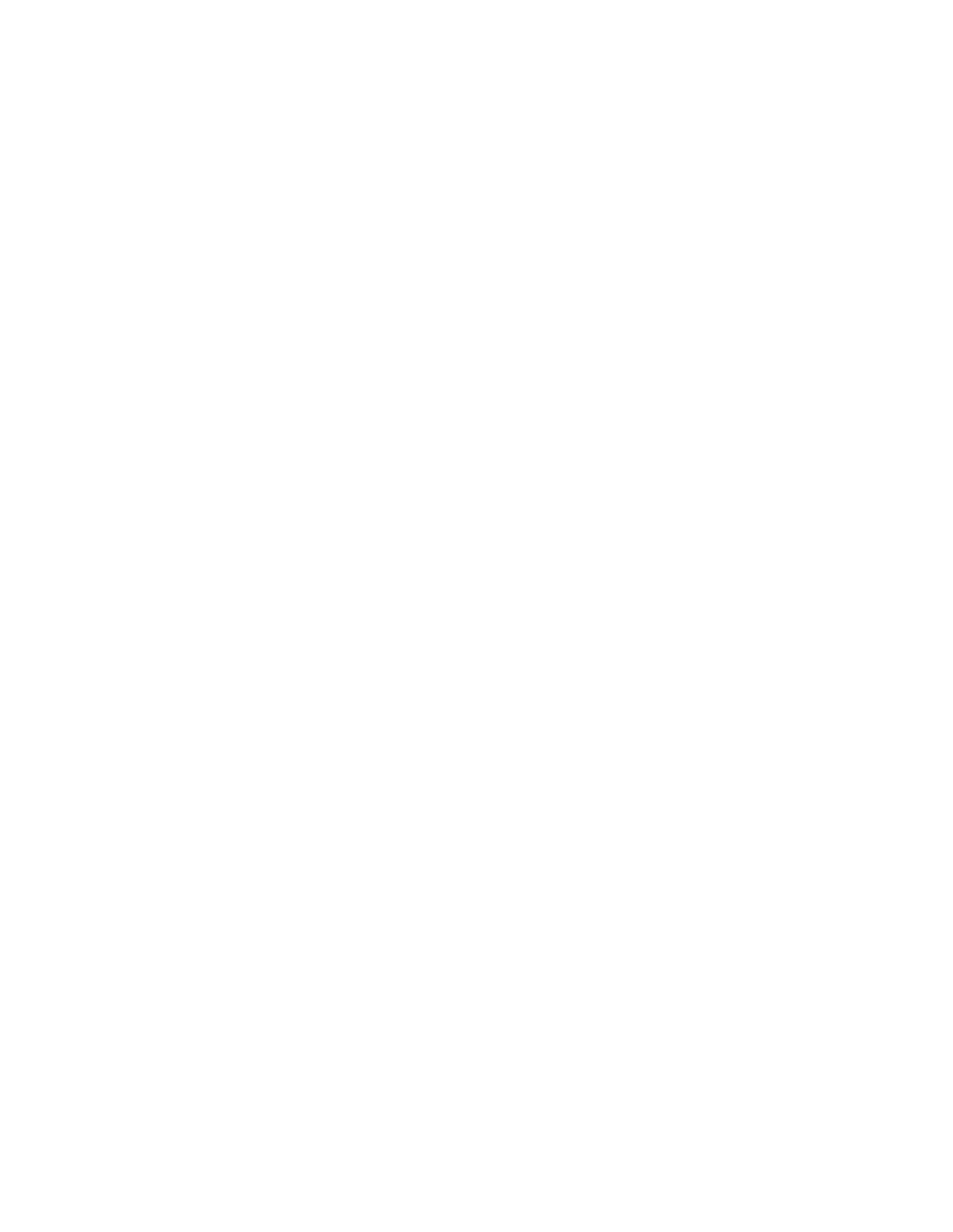# **Removing ISEs from the BA200-Series Enclosure**

**1**

# **1.1 Removing ISEs**

This chapter describes how to remove the TK-series and 5.25-inch form factor RF-series Integrated Storage Elements (ISEs) from the BA200-series enclosure.

#### **Note**

This chapter depicts the BA215 enclosure for most of the removal procedures. Duplicating the same basic illustrations for the BA213 enclosure is unnecessary as the removal procedure is the same for both enclosures. Procedures unique to the BA213 are depicted.

# **1.2 Accessing ISEs**

Before you can remove ISEs from the BA200-series enclosure, you must:

- Remove the front panel.
- Remove the media faceplate covering the mass storage area.
- Remove the OCP (Operator Control Panel).
- Remove the bottom media cover (R215F only).

**Note**

If the DSSI bus is connected to another DSSI expander or is part of a dual-host system, all enclosures connected to that DSSI bus must be turned off.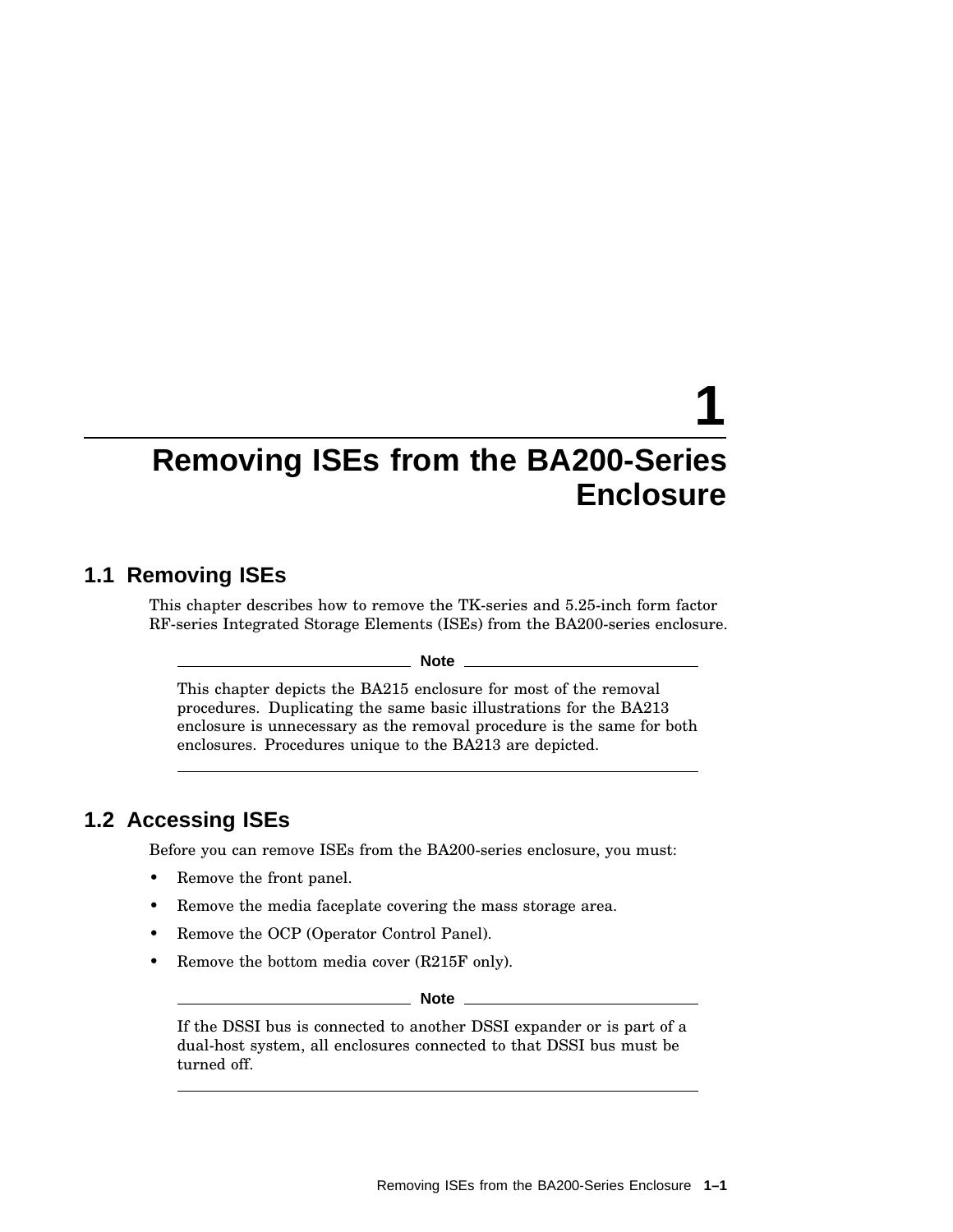# **1.2.1 Removing the Front Panel**

You must remove the front panel before removing any ISEs.

Remove the front panel as follows:

- 1. To reach the Power switch, turn the universal key in the front panel lock to the bottom position and lower the grey window.
- 2. Set the Power switch to off (0) and unplug the ac power cord from the wall outlet.
- 3. Pull the release latch toward you, but do not attempt to remove it (Figure 1–1).
- 4. Using the release latch as a handle, lift the front panel off (Figure 1–1).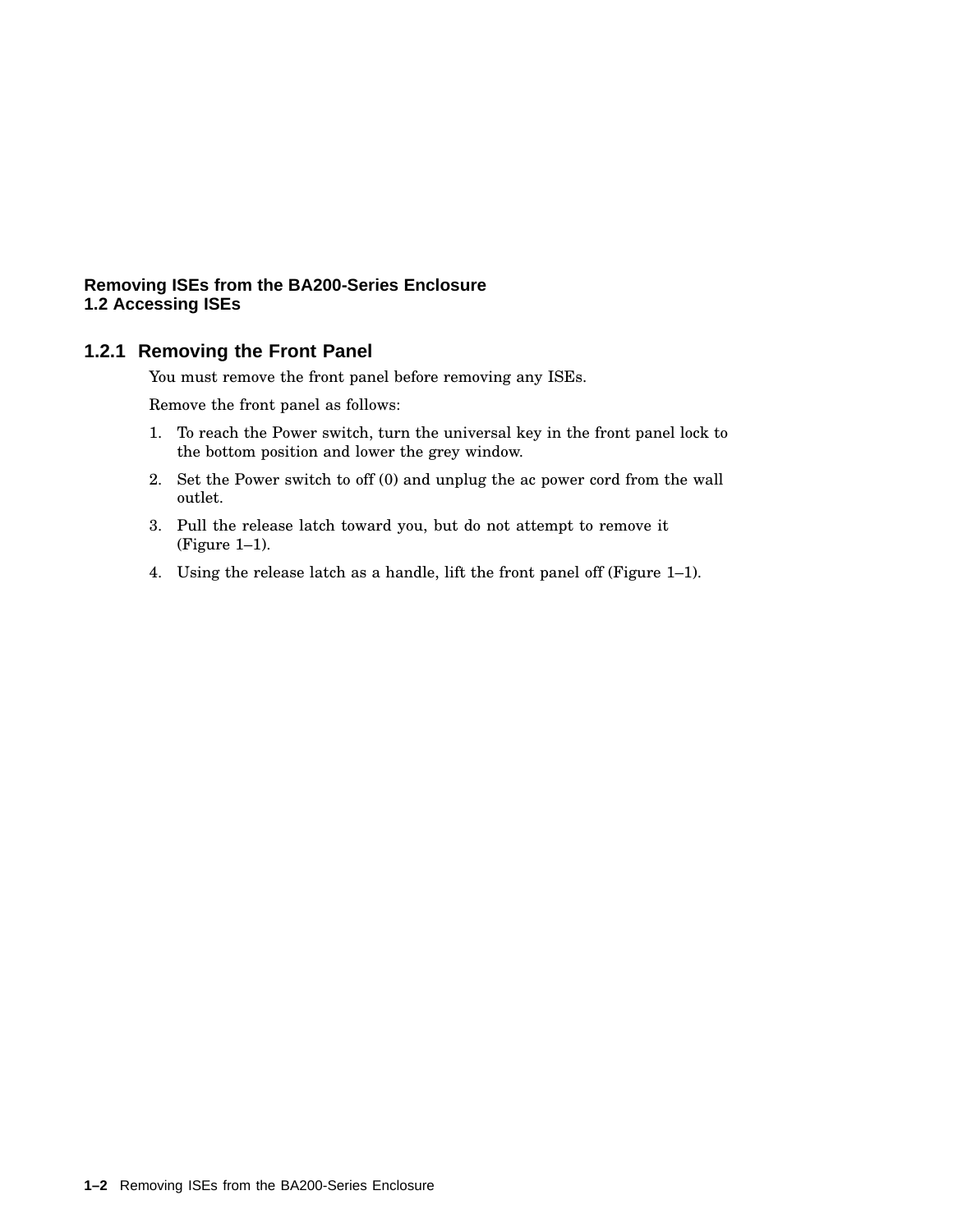

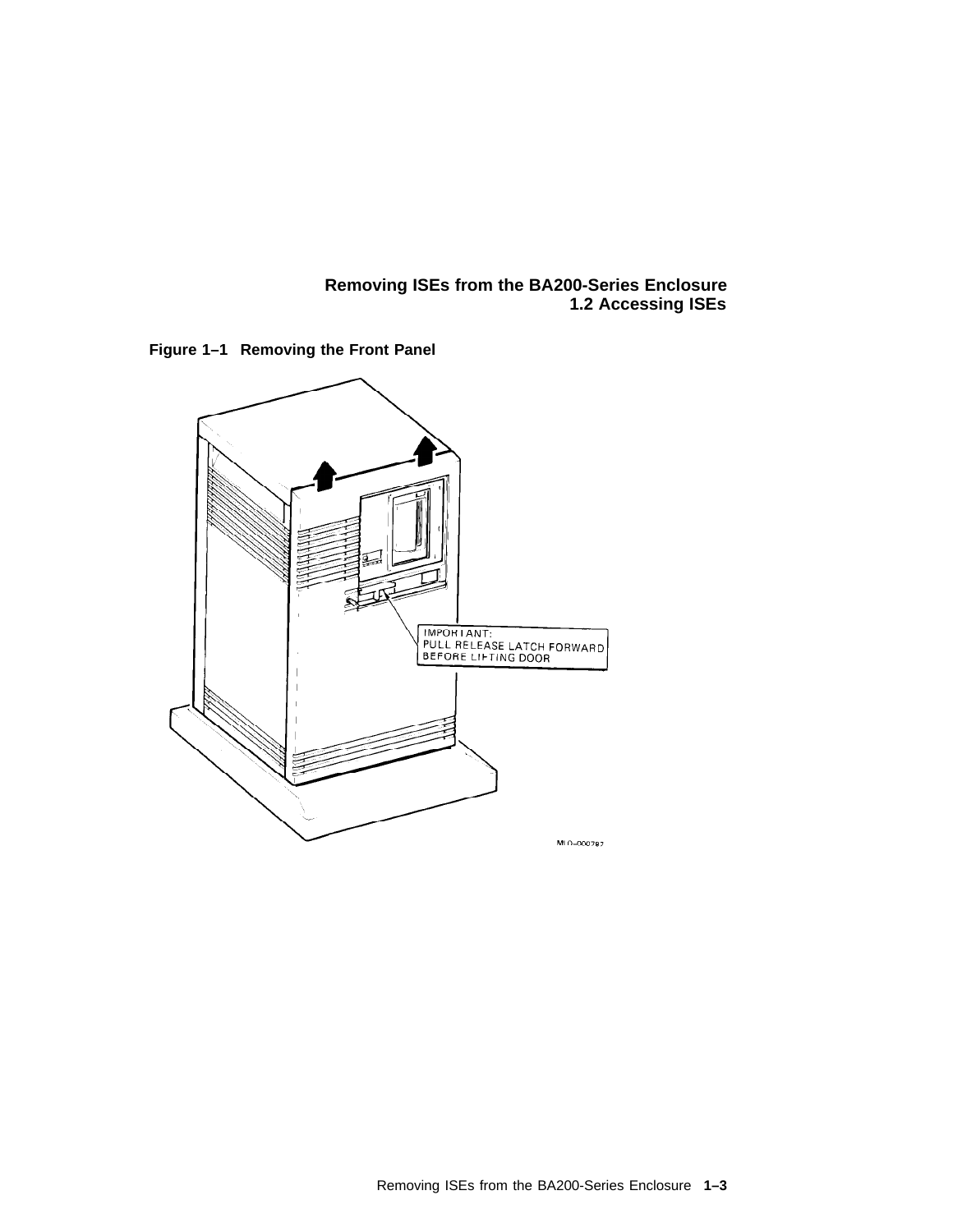# **1.2.2 Removing the Media Faceplate**

You must remove the media faceplate before you can remove either a disk drive, or a tape drive.

Remove the media faceplate as follows:

**Caution**

Static electricity can damage integrated circuits. Always use the antistatic wrist strap and antistatic pad found in the static-protective field service kit (P/N 29-26246-00) when working with the internal parts of the computer system.

- 1. Remove the front panel, using the procedure in Section 1.2.1.
- 2. Put on the grounded wrist strap included in the antistatic kit (P/N 29-26246-00), and attach the alligator clip to the BA200 frame.
- 3. If installed, you must remove the DSSI expansion cable (BC21M) from the external device connector. If the DSSI bus is connected to another DSSI expander or is part of a dual-host system, all enclosures connected to that DSSI bus must be turned off.
- 4. Loosen the captive screws that hold the media faceplate to the BA215 frame (see Figure 1–2A) or the BA213 frame (see Figure 1–2B) and remove the faceplate.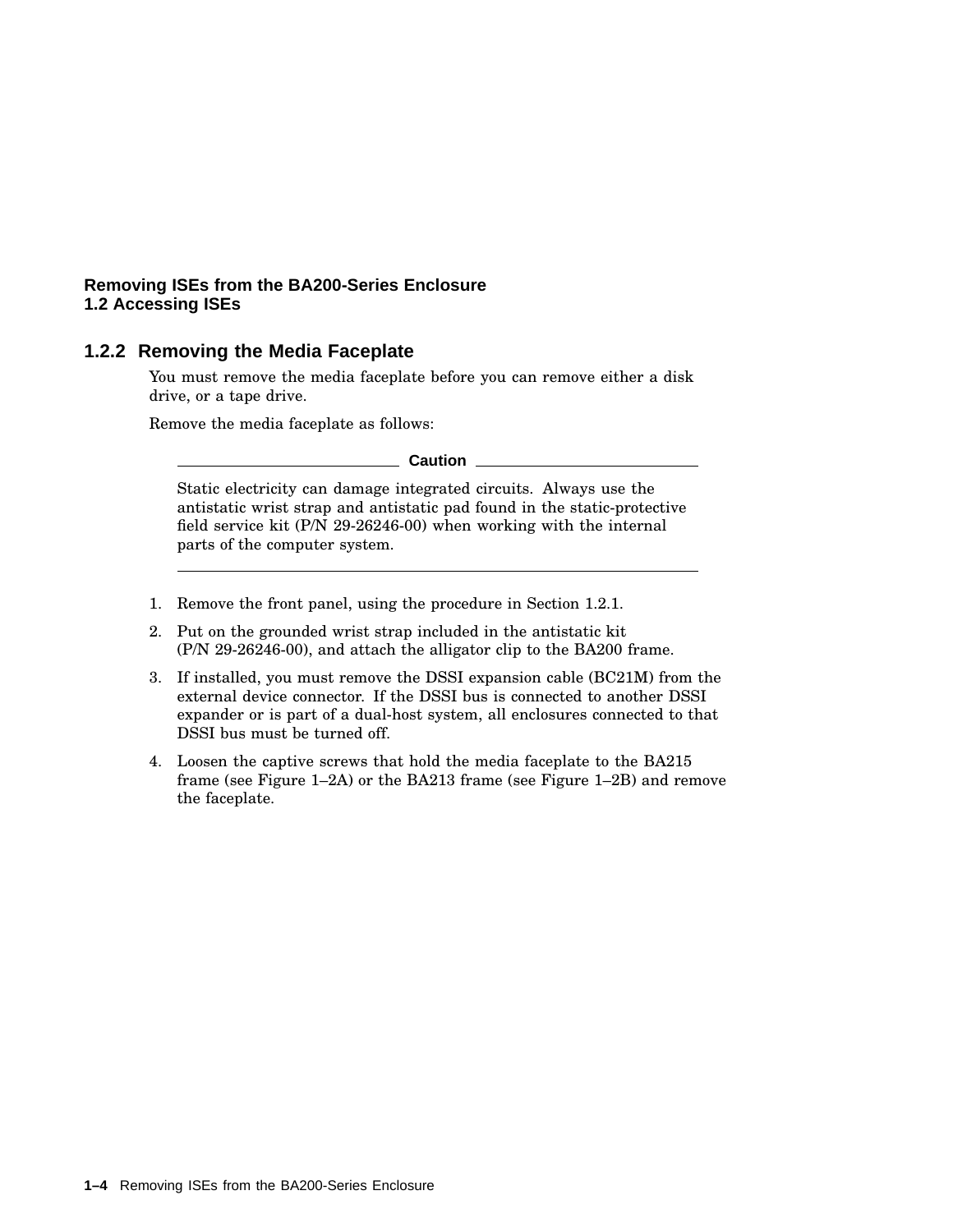



**Figure 1–2 Removing the Media Faceplate**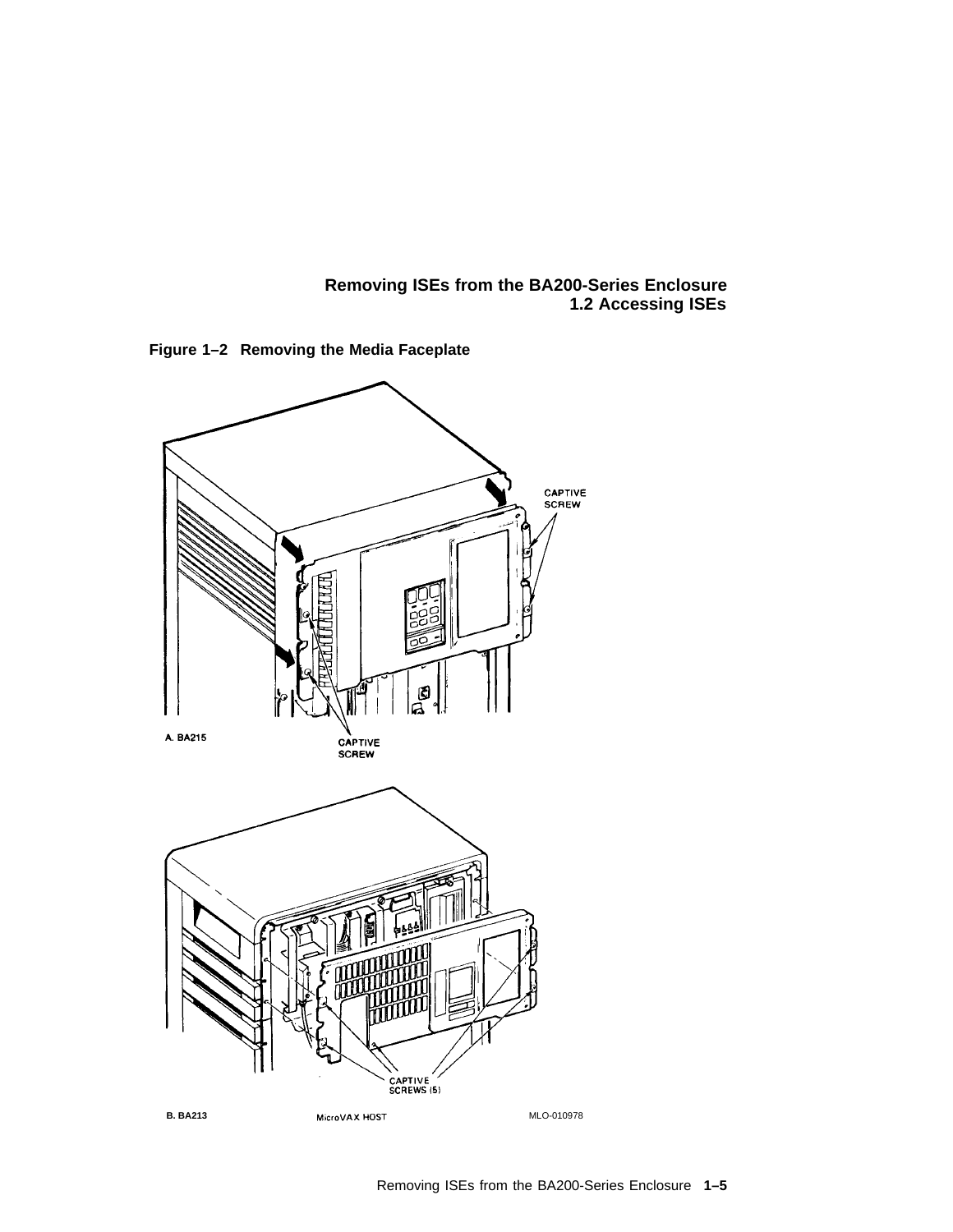# **1.2.3 Removing the Operator Control Panel (OCP)**

The BA200 enclosure mass storage area contains an operator control panel (OCP) for DSSI mass storage devices.

Remove the OCP from the enclosure as follows:

**Caution**

Static electricity can damage integrated circuits. Always use the antistatic wrist strap and antistatic pad found in the static-protective field service kit (P/N 29-26246-00) when working with the internal parts of the computer system.

- 1. Remove the media faceplate, using the procedure in Section 1.2.2.
- 2. Loosen the straight-slotted captive screw that holds the top of the operator control panel (OCP) to the BA215 frame (Figure 1–3). (Note: The BA213 OCP will have two screws.)
- 3. The OCP is held onto the bottom of the BA200 frame by tabs that fit into slots on the frame. Lower the OCP, allowing the OCP to rest on its tabs (Figure 1–3).
- 4. Disconnect all cables from the OCP.

**Note**

Make sure you label all cables in case the OCP has to be reinstalled. (For example, if only some of the disks are being transported.)

For BA213 enclosures, the 50-pin DSSI ribbon cable must also be disconnected from OCP assembly before the OCP can be removed. Pull out the black plastic stud located behind the external DSSI port on the upper left portion of the panel. This action releases the external DSSI connector and the internal DSSI cable.

5. Lift the OCP from the slots on the BA200 frame and remove.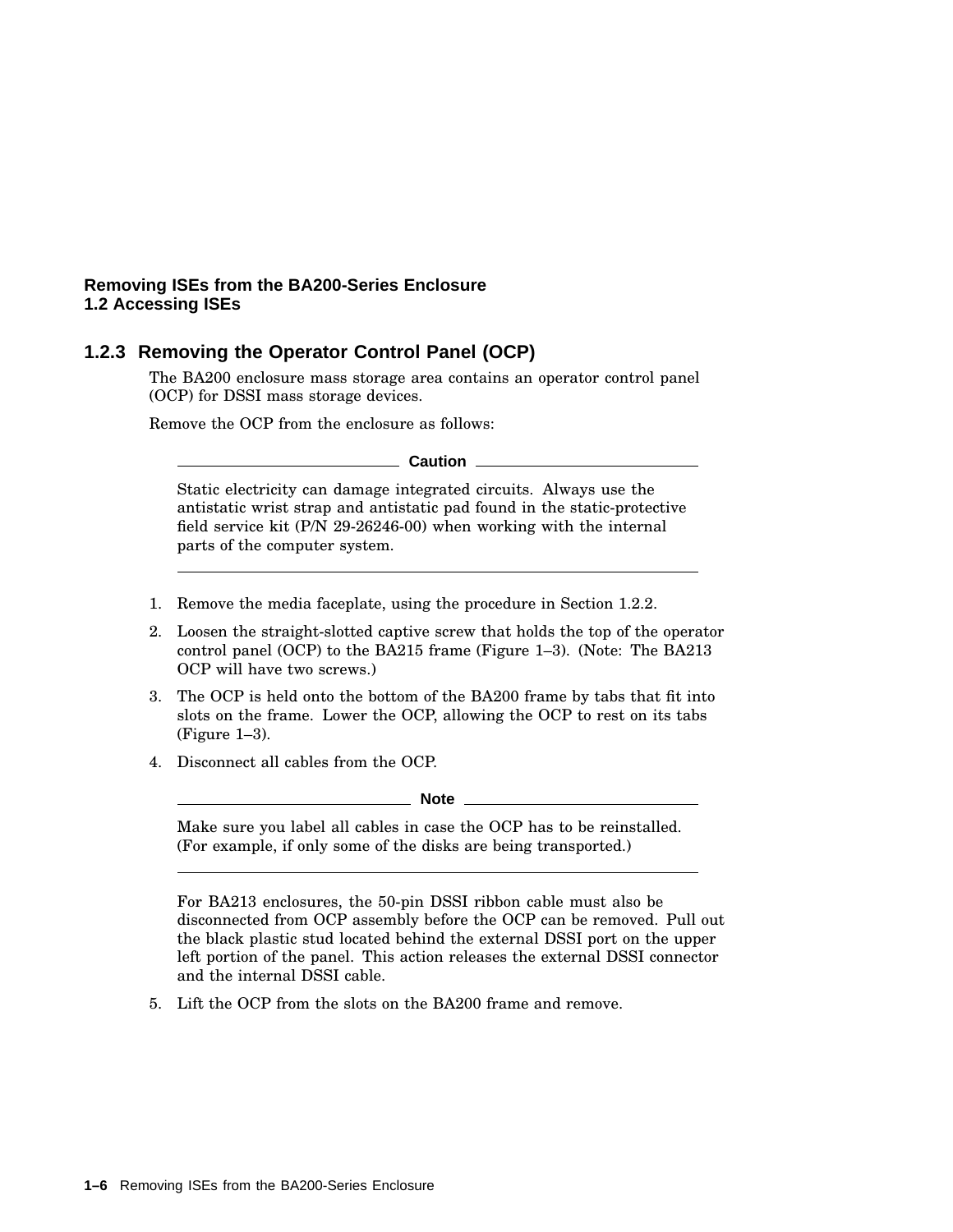

**Figure 1–3 Lowering the OCP**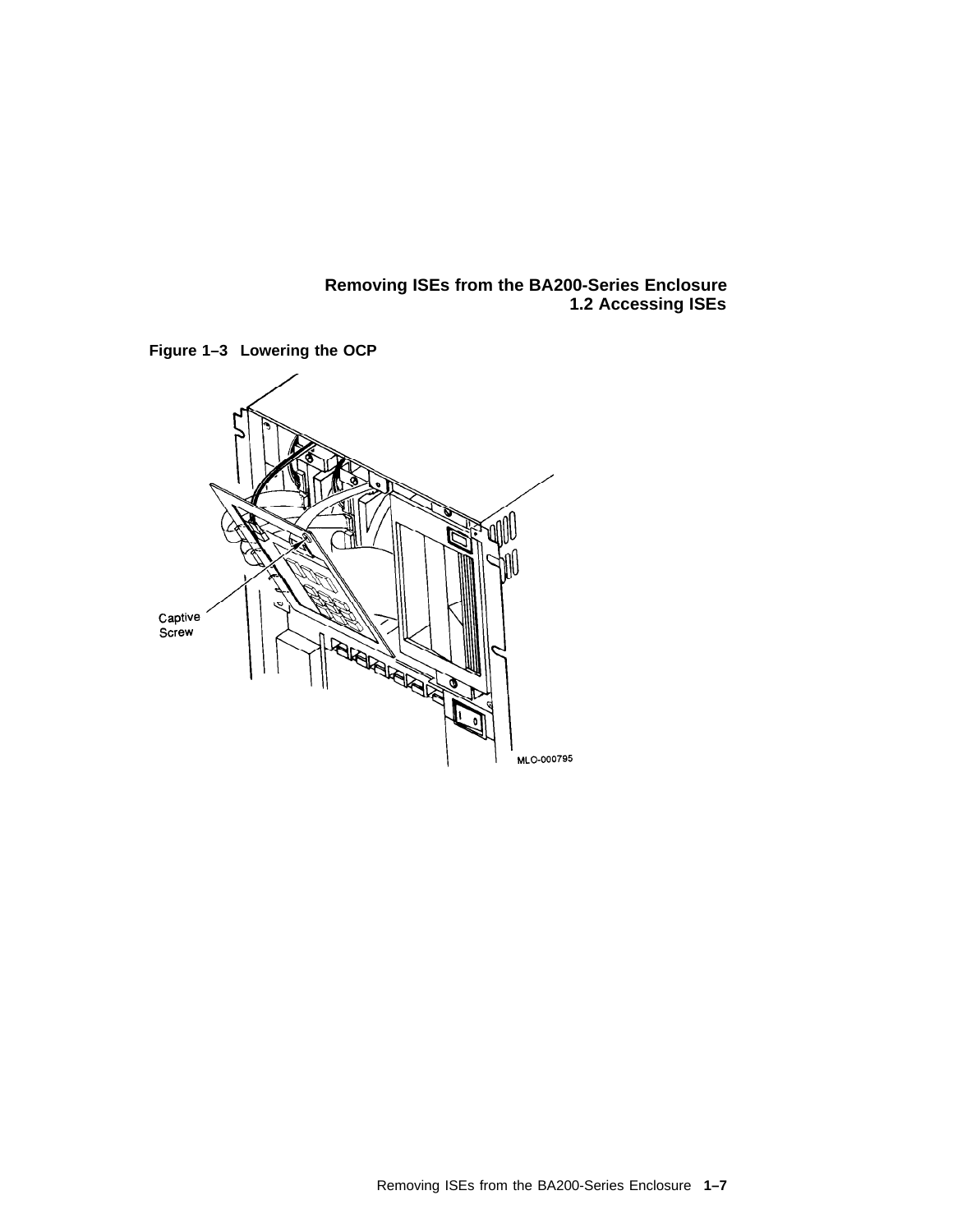# **1.2.4 Removing the R215F Bottom Media Cover**

Remove the bottom media cover as follows:

**Caution**

Static electricity can damage integrated circuits. Always use the antistatic wrist strap and antistatic pad found in the static-protective field service kit (P/N 29-26246-00) when working with the internal parts of the computer system.

- 1. Remove the front panel, using the procedure in Section 1.2.1
- 2. Loosen the four quarter-turn Phillips captive screws that hold the bottom media cover to the R215F frame (Figure 1–4), and remove the cover.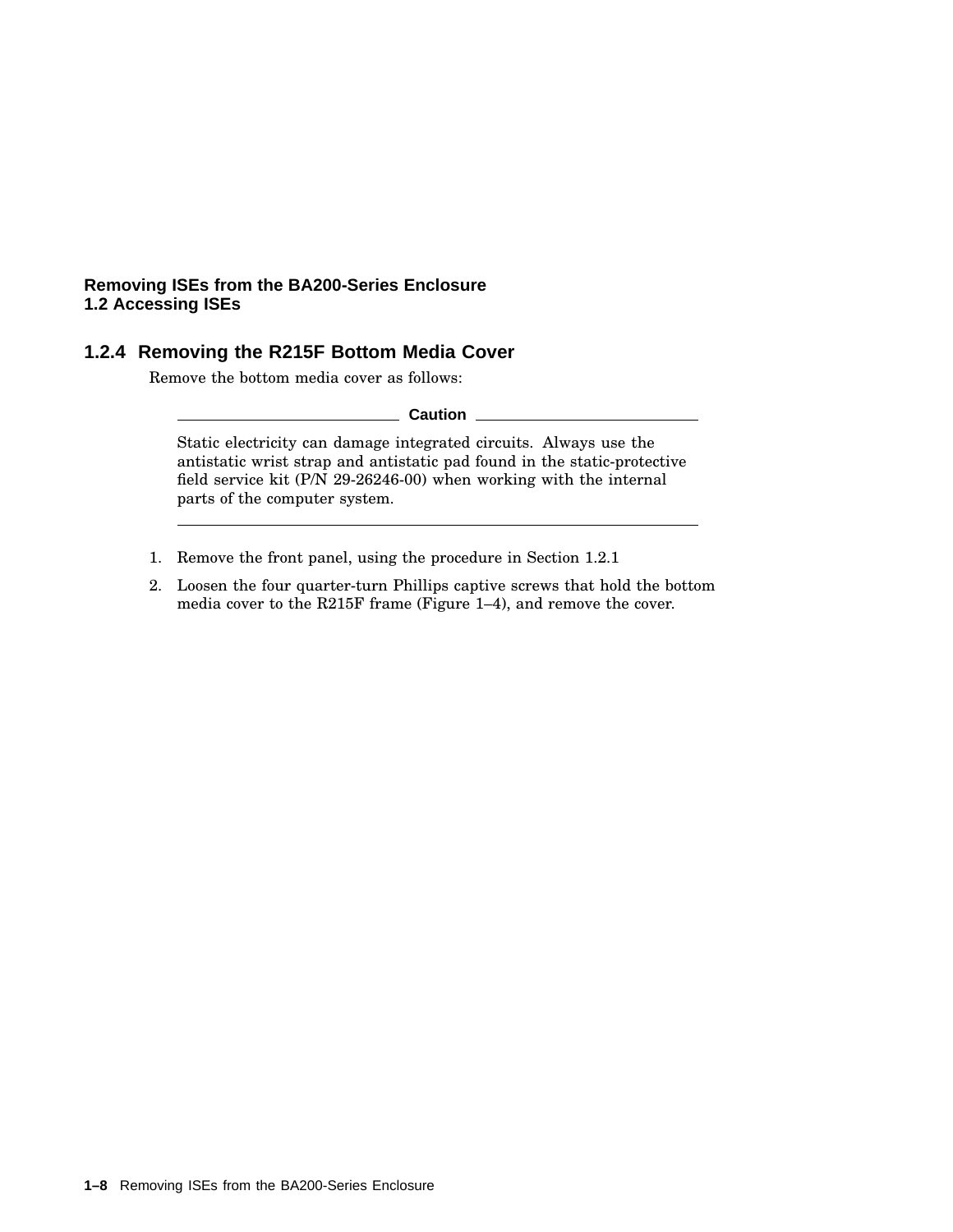

**Figure 1–4 Removing the R215F Bottom Media Cover**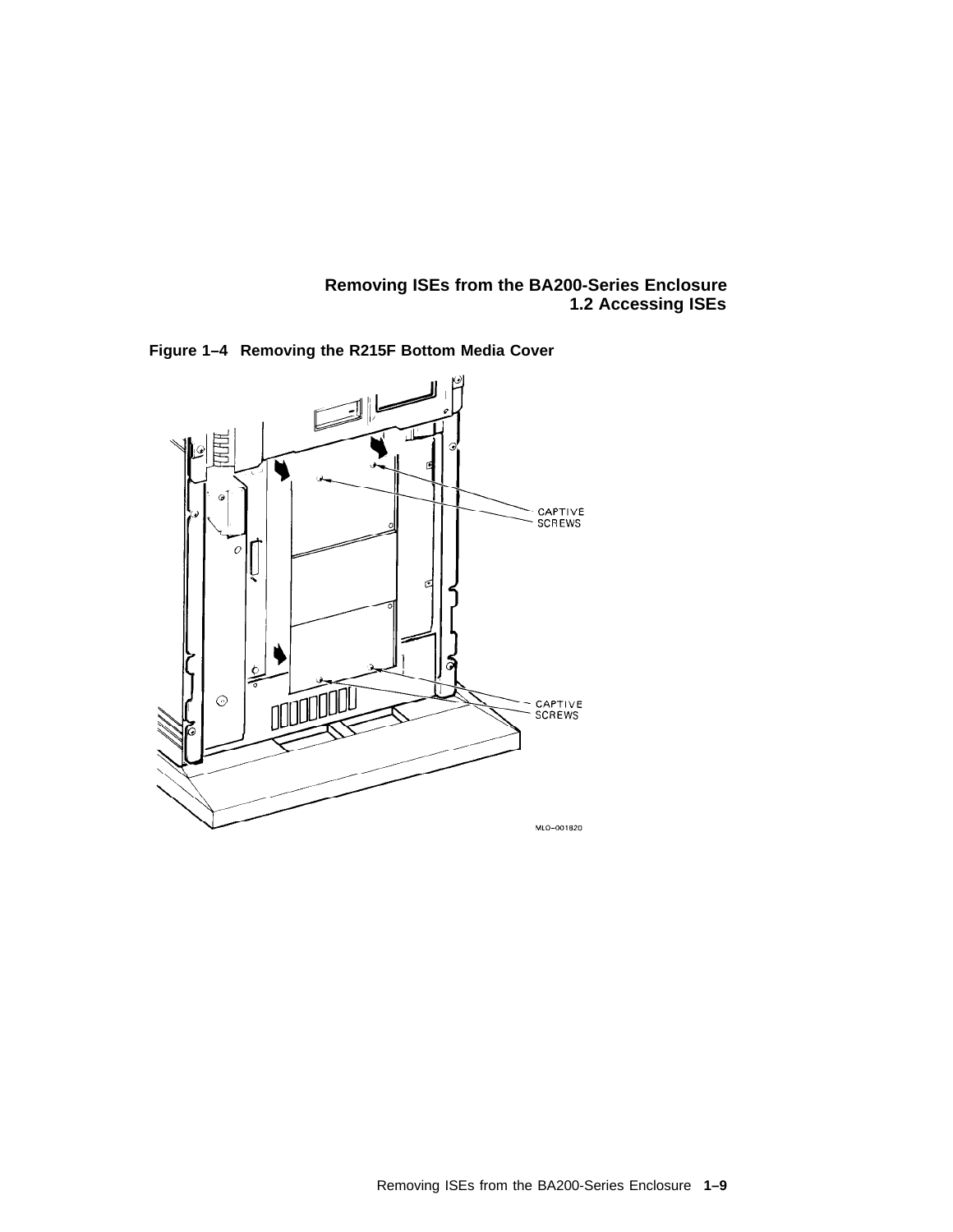# **1.2.5 Removing the RF-Series Disk Drive**

Remove an RF-series fixed-disk drive from the BA200 mass storage area as follows:

#### **Caution**

Static electricity can damage integrated circuits. Always use the antistatic wrist strap and antistatic pad found in the static-protective field service kit (P/N 29-26246-00) when working with the internal parts of the computer system.

Handle any fixed-disk drive with care; dropping or bumping the drive can damage the disk surface.

- 1. Remove the media faceplate, using the procedure in Section 1.2.2.
- 2. Remove the OCP, using the procedure in Section 1.2.3.
- 3. Remove bottom media cover (R215F only), using the procedure in Section 1.2.4.
- 4. Disconnect the following cables from the fixed-disk drives that will be removed (Figure 1–5):
	- Power supply cable; 5-pin connector. Refer to (Figure 1–5A).
	- Signal cable; 10-pin connector. Refer to (Figure 1–5B).

**Note**

On 3.5-inch devices, unplug the 10-pin signal cable from the OCP, rather than from the drive. The drive connection is at the rear of the enclosure and is not accessible until the drive is removed.

• DSSI-to-RF interconnect cable; 50-pin flat multi-connector (Refer to Figure 1–5C). For BA215 only, first disconnect this cable from the center chassis support plug, then from the fixed disk drive.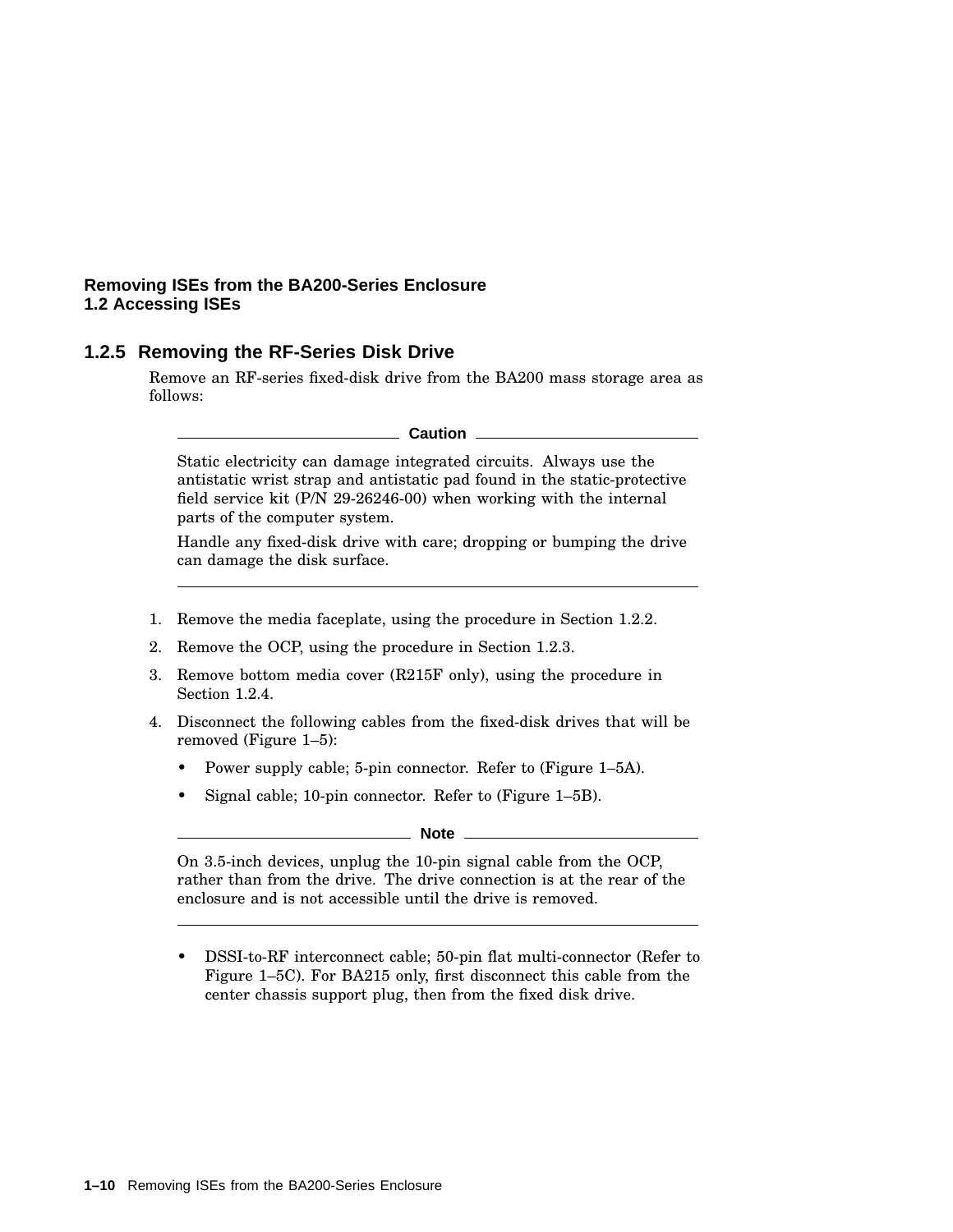

**Figure 1–5 Removing the RF-Series Drive Cabling**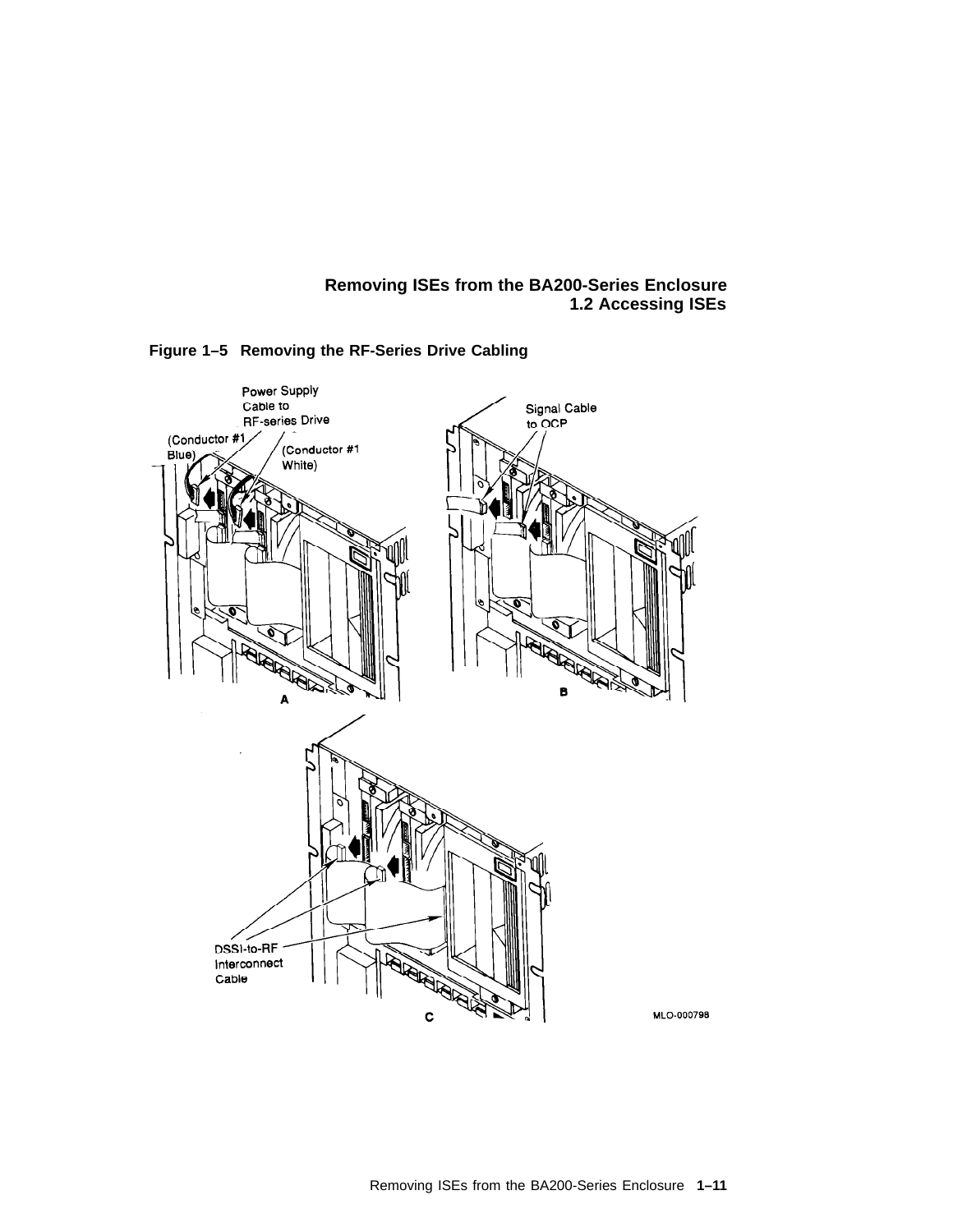- 5. Release the RF-series drive from the shock-resistant supports by loosening the captive screws above and below the drive (Figure 1–6).
- 6. Slide the drive out of the BA200 mass storage area (Figure 1–6).
- 7. For 5.25-inch devices, remove sliding tracks by removing the two Phillips flat head screws on each track.
- 8. For 3.5-inch devices, remove the drive from the adapter plate by removing the four screws, and remove the 10-pin OCP cable (Figure 1–7).

**Figure 1–6 Removing an RF-Series Disk Drive**

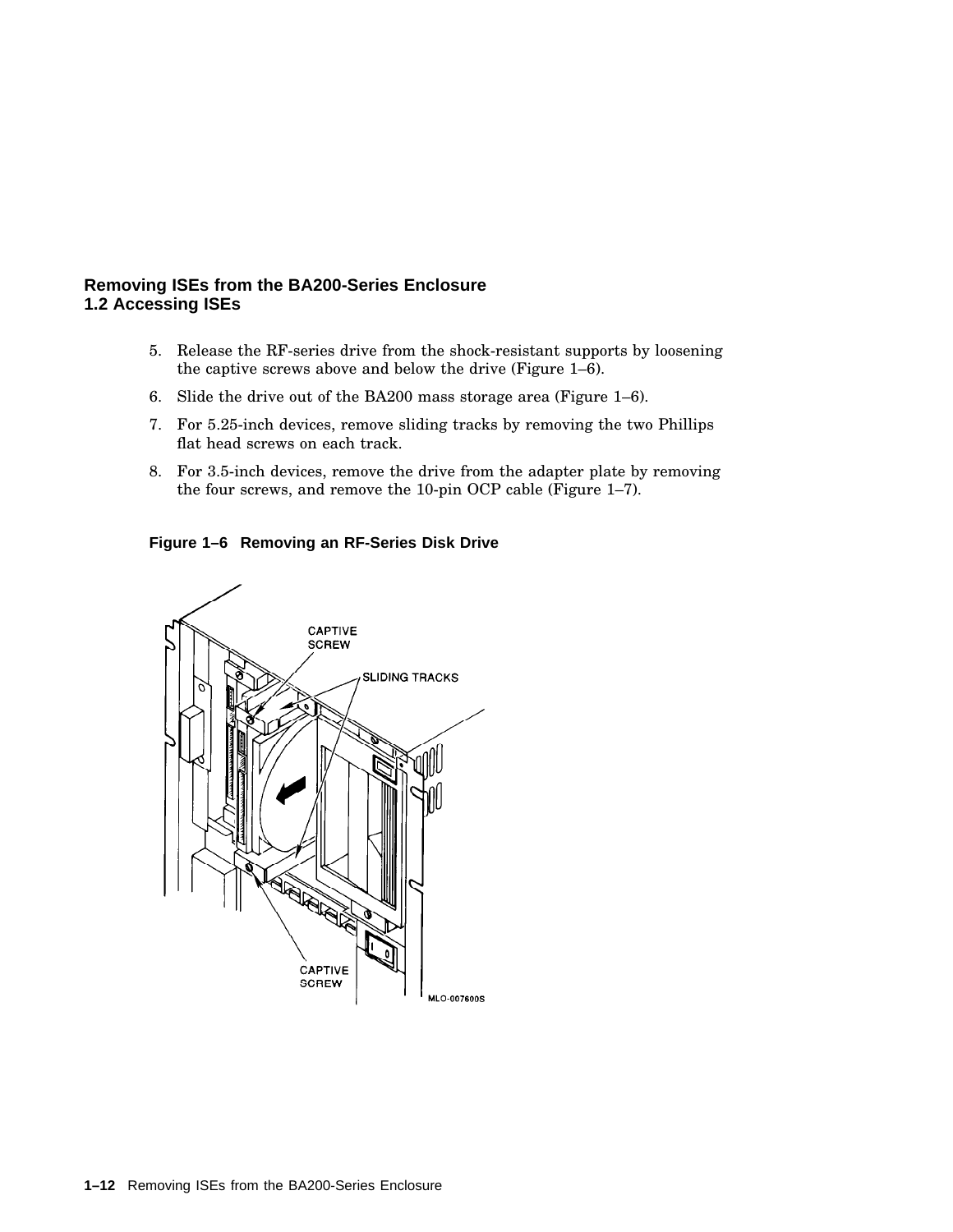

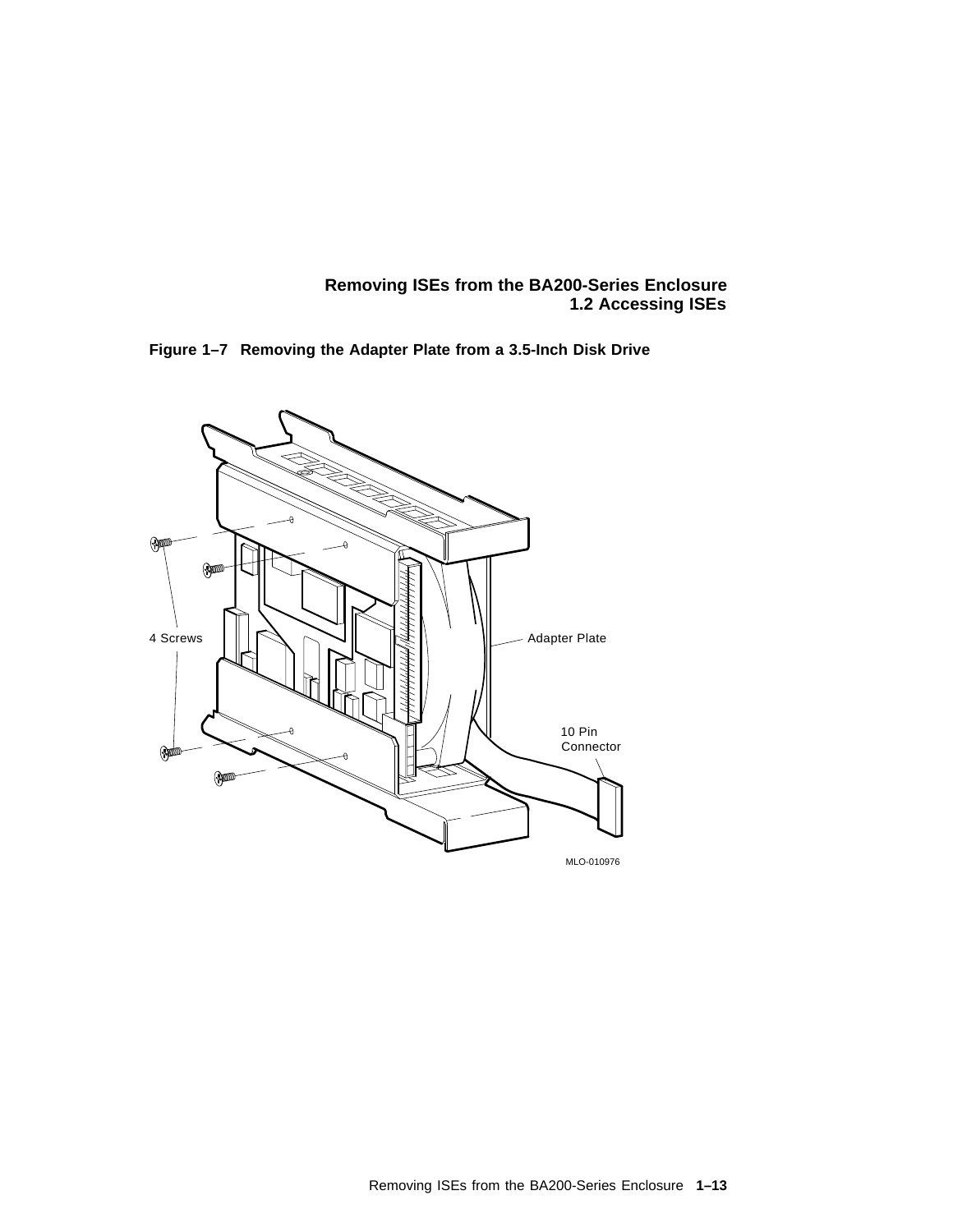# **1.2.6 Removing the TK-Series Tape Drive**

Remove a TK-series drive from the BA200 mass storage area as follows:

**Caution**

Static electricity can damage integrated circuits. Always use the antistatic wrist strap and antistatic pad found in the static-protective field service kit (P/N 29-26246-00) when working with the internal parts of the computer system.

Always remove a TK-series tape cartridge before you turn off the system. Never put your hands or other objects into the cartridge opening.

- 1. Remove the media faceplate, using the procedure in Section 1.2.2.
- 2. Release the TK-series drive from its shock-resistant supports by loosening the captive screws above and below the drive (Figure 1–8).
- 3. Pull the drive out only enough to be able to reach the data and power cables at the rear of the drive, and disconnect these cables.
- 4. Slide the drive out of the BA200 mass storage area.
- 5. Remove sliding tracks by removing the two Phillips flat head screws.
- 6. Carefully remove the TQK50/70 controller and the TK data cable (P/N 17-01363-01) from BA200 enclosure for use in BA400 enclosure. Place the TQK on an antistatic mat (part of antistatic kit P/N 29-26246-00) until it can be installed into a BA400 enclosure.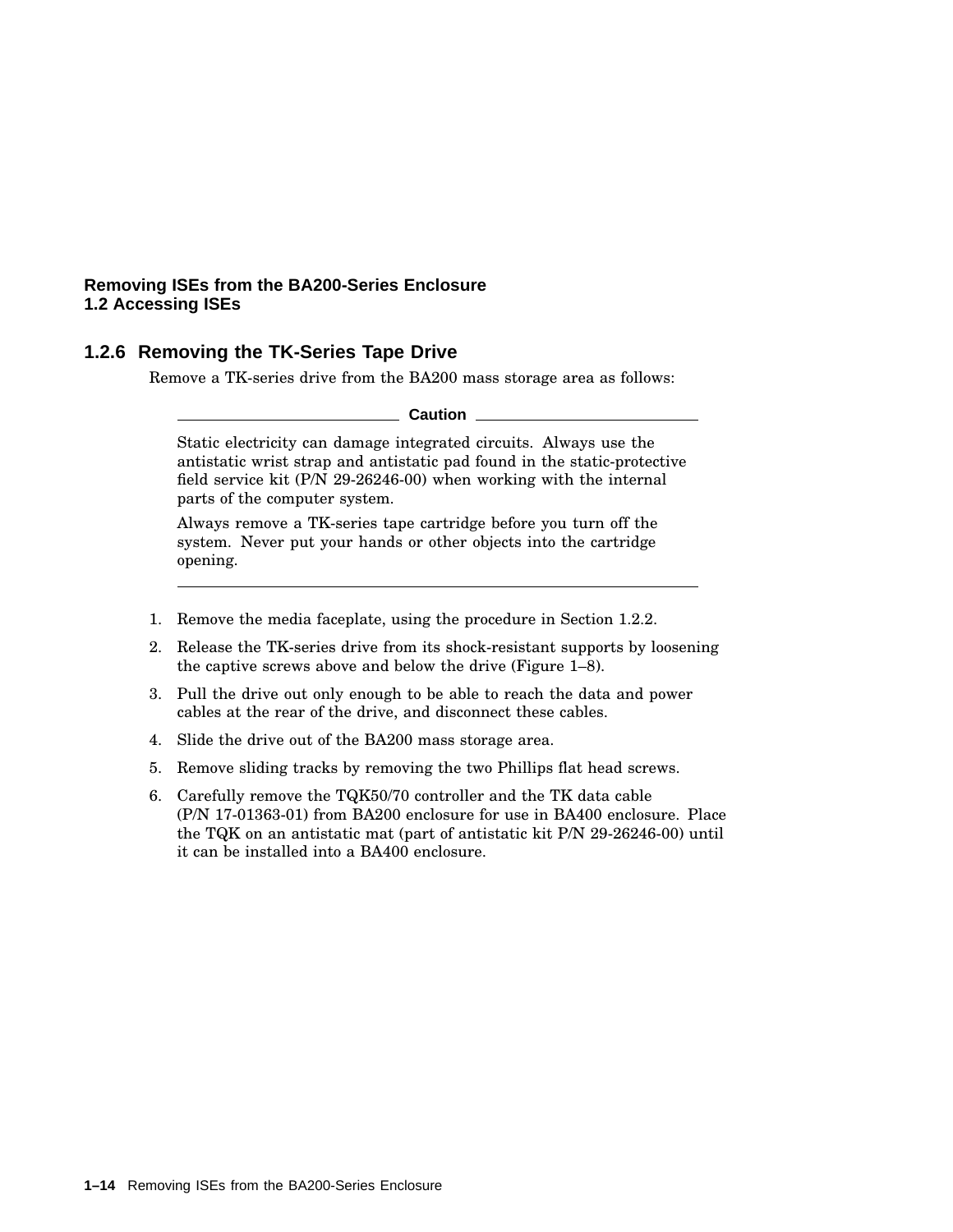

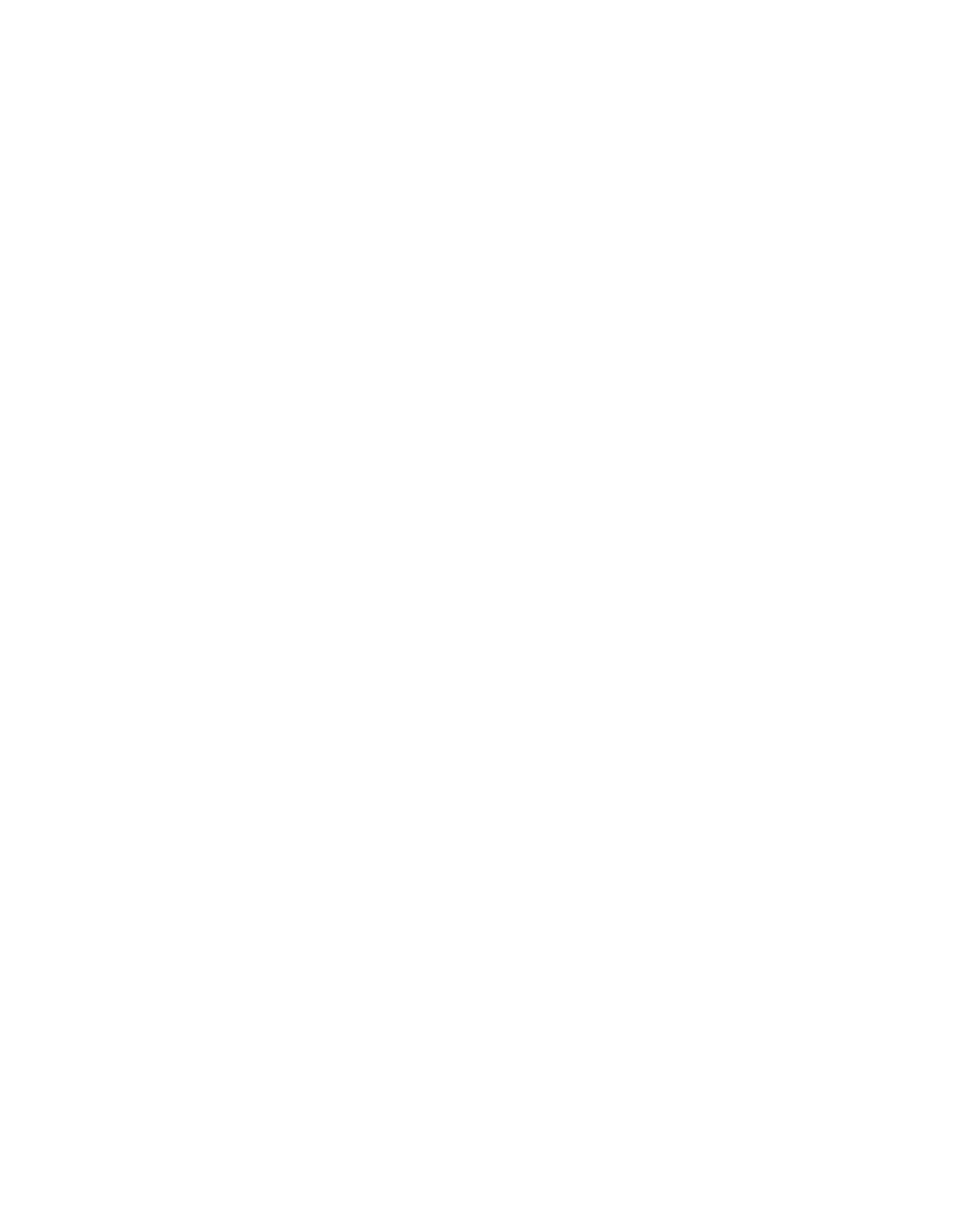# **2**

# **Installing TK-Series Options**

This chapter describes how to install the brackets to the TK-series options and how to reinstall the option into the BA4xx enclosure.

**Note**

This chapter depicts the BA440 enclosure for the installation procedures. Duplicating the same basic illustrations for the BA430 enclosure is unnecessary as the installation procedure is the same for both enclosures.

# **2.1 Installing Brackets to the TK-Series Tape Drives**

The TK-series bracket is supplied with ferrules (P/N 12-32626-03), grommets (P/N 12-32626-04), screws (P/N 90-06025-02), and a front panel (P/N 70-27050- 02). The screws are provided in the accessories bag.

1. Install BA400-series mounting brackets to the TK-series tape drive (Figure 2–1).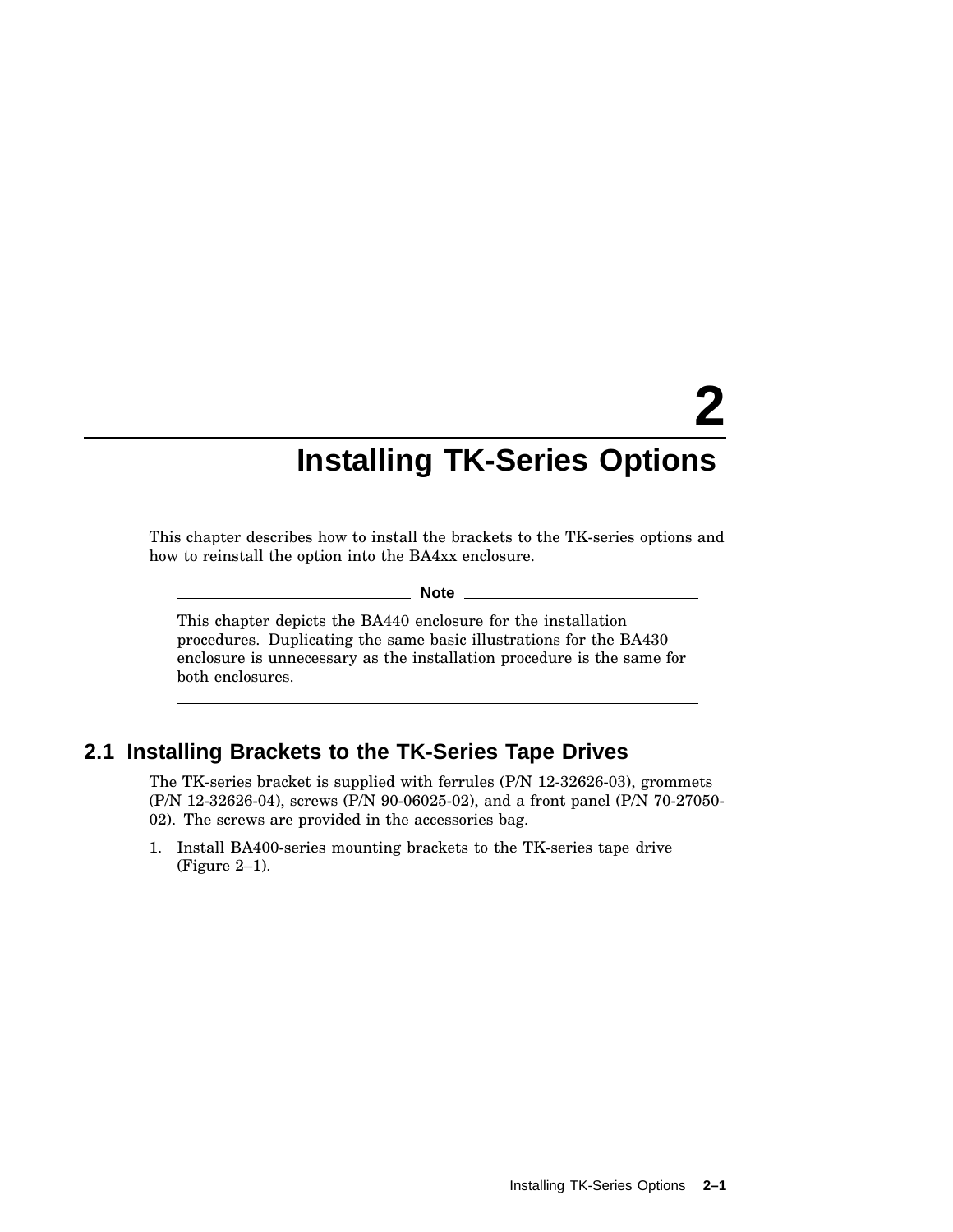# **Installing TK-Series Options 2.1 Installing Brackets to the TK-Series Tape Drives**





2. Attach interface card assembly power harness to the TK-series tape drive, making sure not to pinch the harness (Figure 2–2).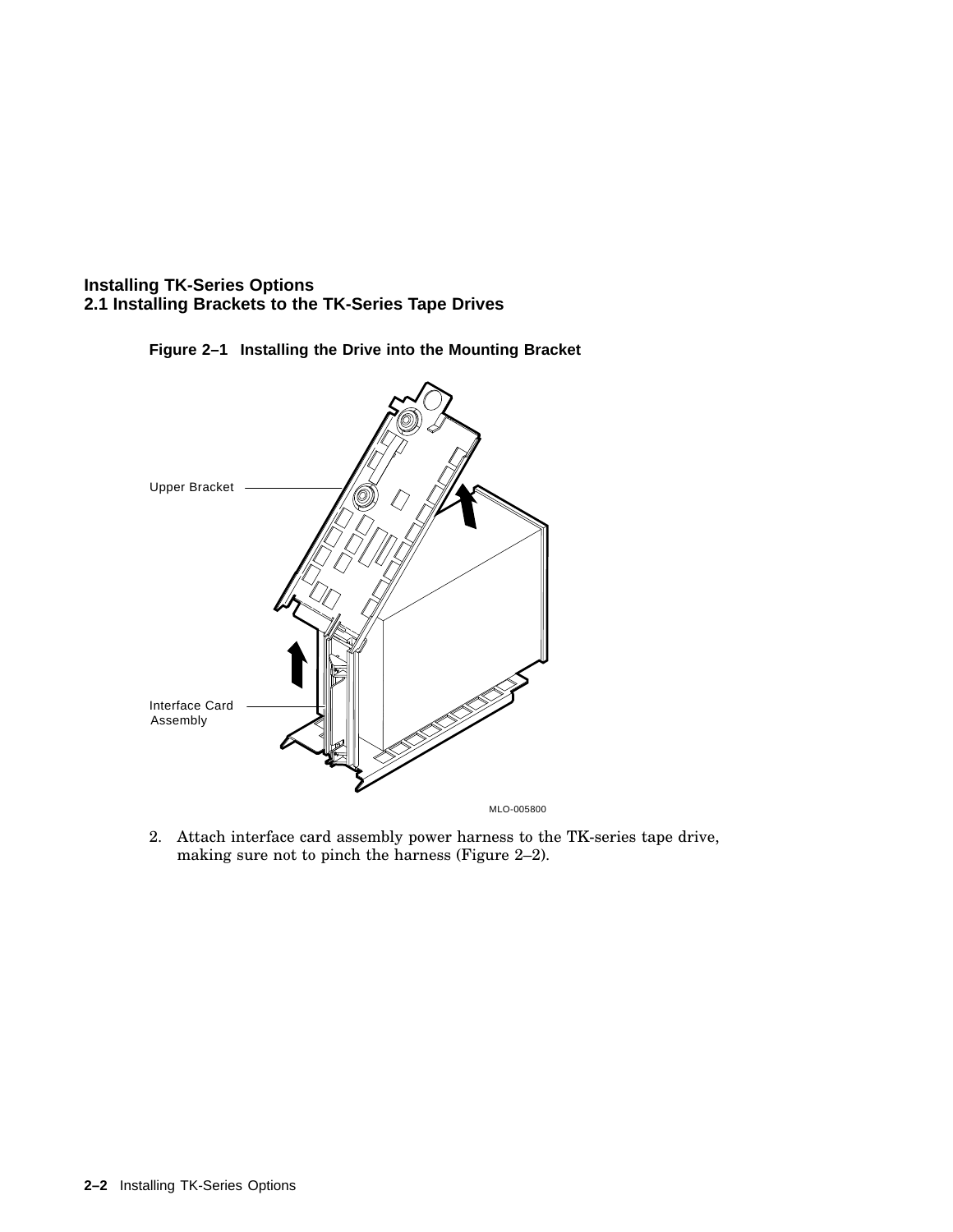**Installing TK-Series Options 2.1 Installing Brackets to the TK-Series Tape Drives**



**Figure 2–2 Installing the Power Harness to the Drive**

3. Top Bracket: Attach one screw (12 in/lbs torque) through the ferrule and then through the ground strap at the front of the top bracket, and then into the mating hole on the tape drive. Attach the remaining screw through the ferrule at the rear of the bracket.

| ۰.<br>۰,<br>$\sim$<br>× |
|-------------------------|
|-------------------------|

Flared end of ferrule must always face away from drive.

4. Carefully turn the assembly over and repeat step 3 for the bottom bracket.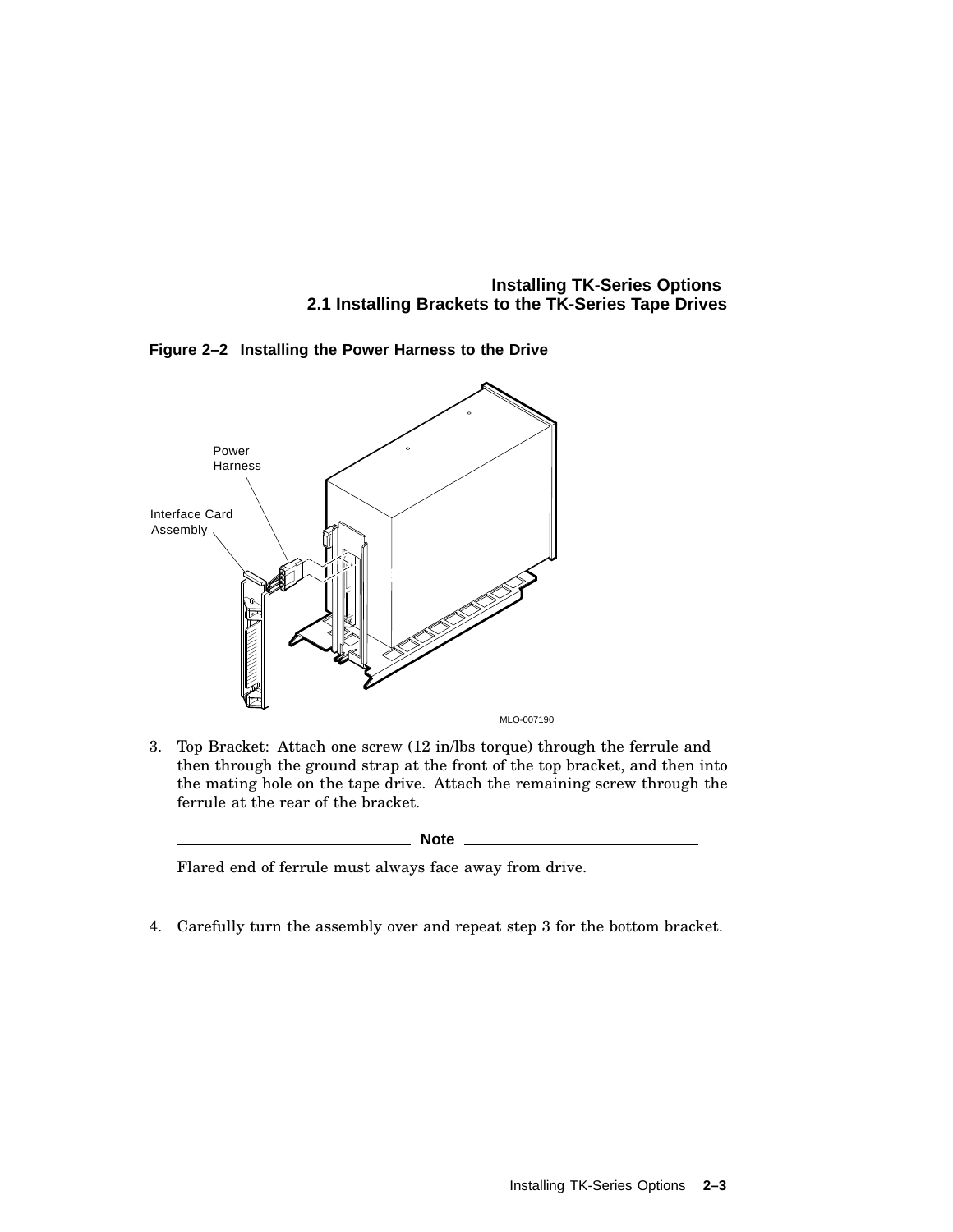# **2.2 Installing the TK-Series Tape Drive**

**Note**

If integrated storage devices (ISEs) are installed in any mass storage slots, you must remove those devices to route the TK-series module data cable.

If no storage devices are installed, the blank front panels covering the storage slots must be removed.

#### **Caution**

Static electricity can damage integrated circuits. Always use the antistatic wrist strap and antistatic pad found in the static-protective field service kit (P/N 29-26246-00) when working with the internal parts of the computer system.

Handle ISEs with care. Dropping or bumping the ISE can damage the disk surface. Carry or hold the ISE by the underside of the lower metal bracket to avoid damage to the drive module.

- 1. After the system manager shuts down the operating system, open the enclosure door and set the Power switch to off (0) (Figure 2–3).
- 2. Loosen the single captive Phillips screws (at the top) that secure the blank ISE panel (P/N 70-27049-01) (not depicted) and filler panel (P/N 70-27414-01) in mass storage slot 0. Slot 0 is the right-most mass storage cavity in the top row of the enclosure. Remove both blank panels.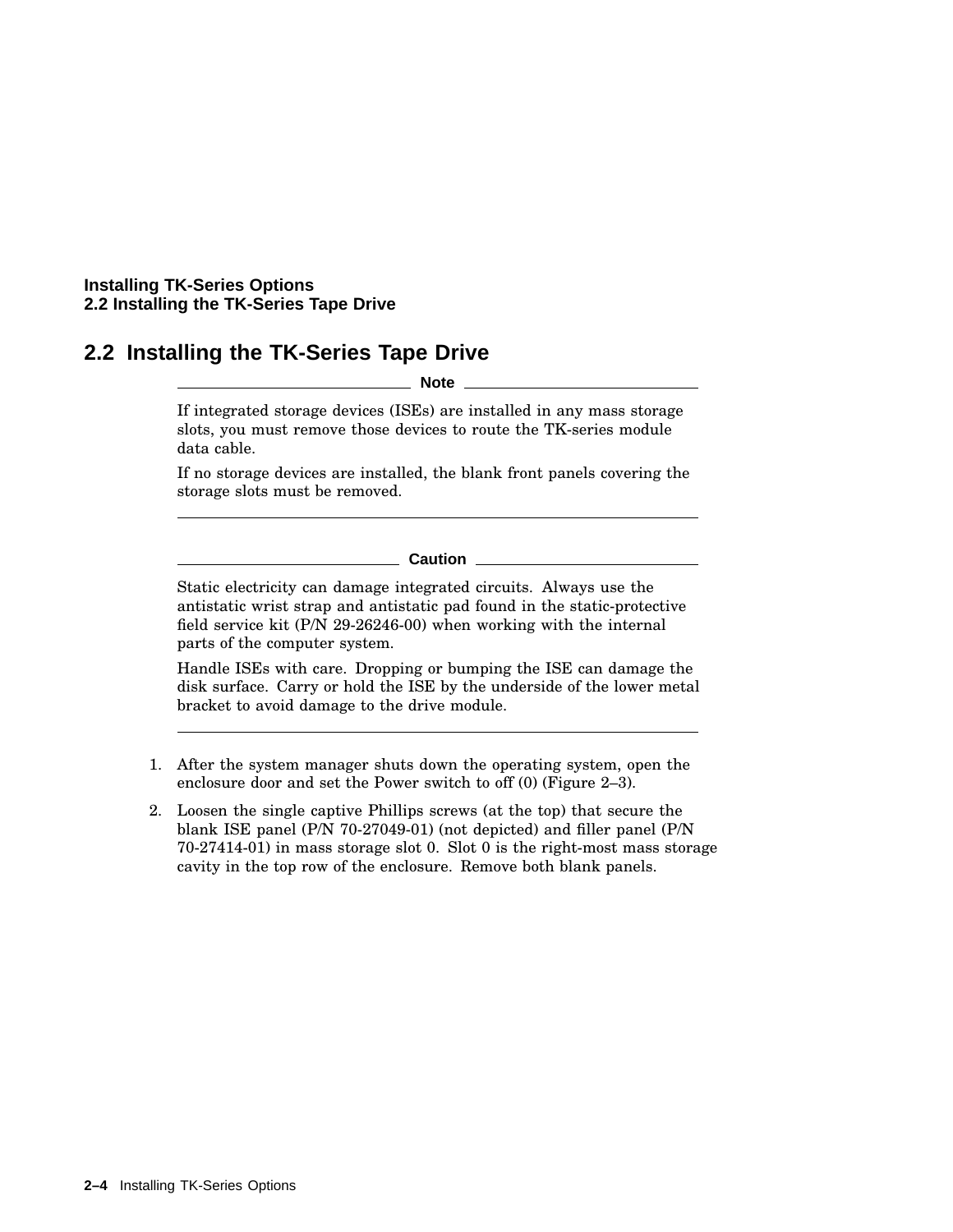**Figure 2–3 Power Switch Location**





- 3. Loosen the single captive Phillips screw (at the top) that secures an ISE (or blank) front panel (Figure 2–4A).
- 4. Separate the ISE front panel from the enclosure, taking care not to strain the remote front panel cable which is connected to the ISE front panel.
- 5. Unplug the remote front panel cable from the module inside the ISE front panel (Figure 2–4B) and set the panel aside.
- 6. Label the ISE with the ID number of the front panel that was removed. This front panel must be re-installed with the ISE from which it had been removed so that the unit number (specified by the bus node ID plug) is not changed.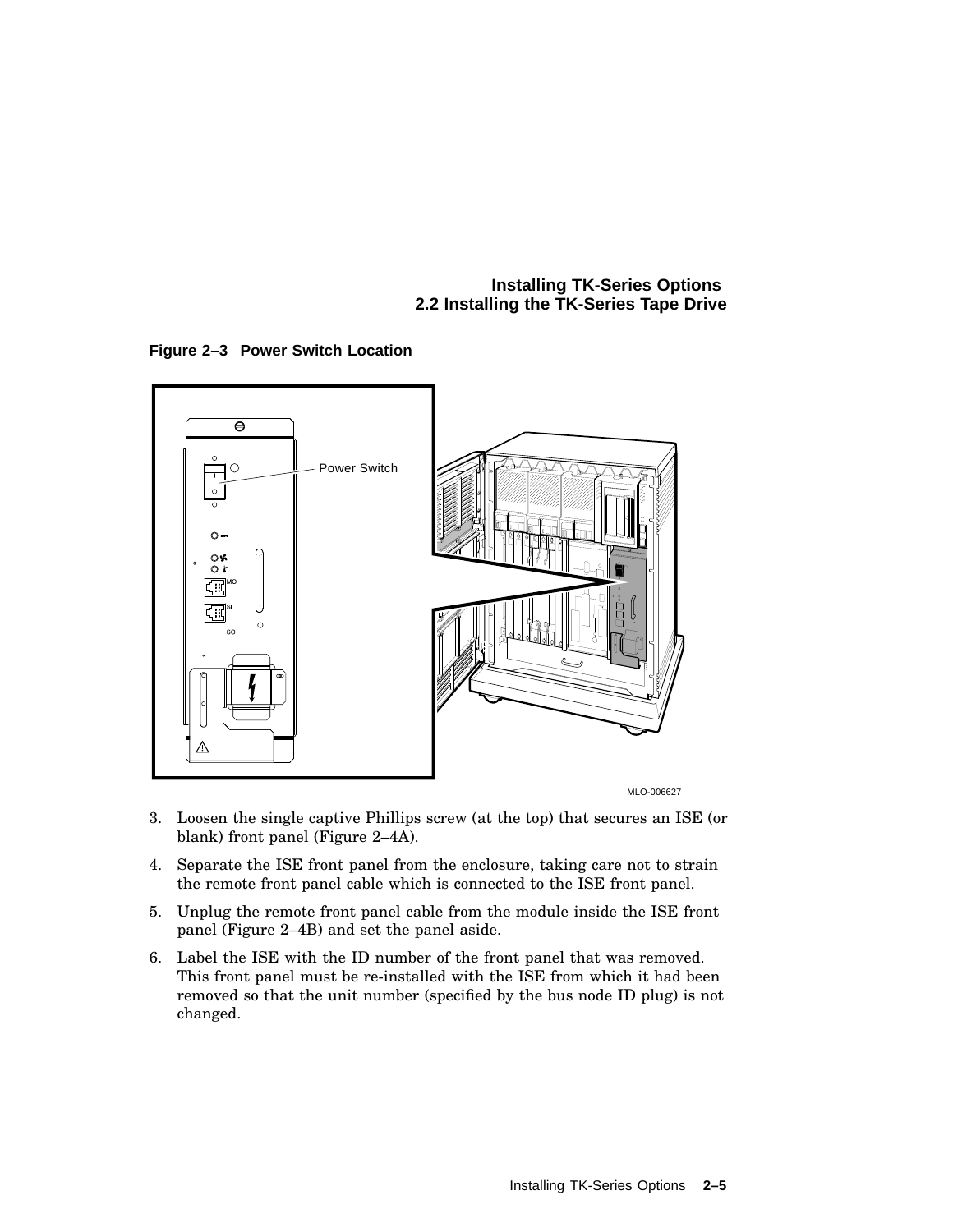# **Figure 2–4 Removing an ISE**

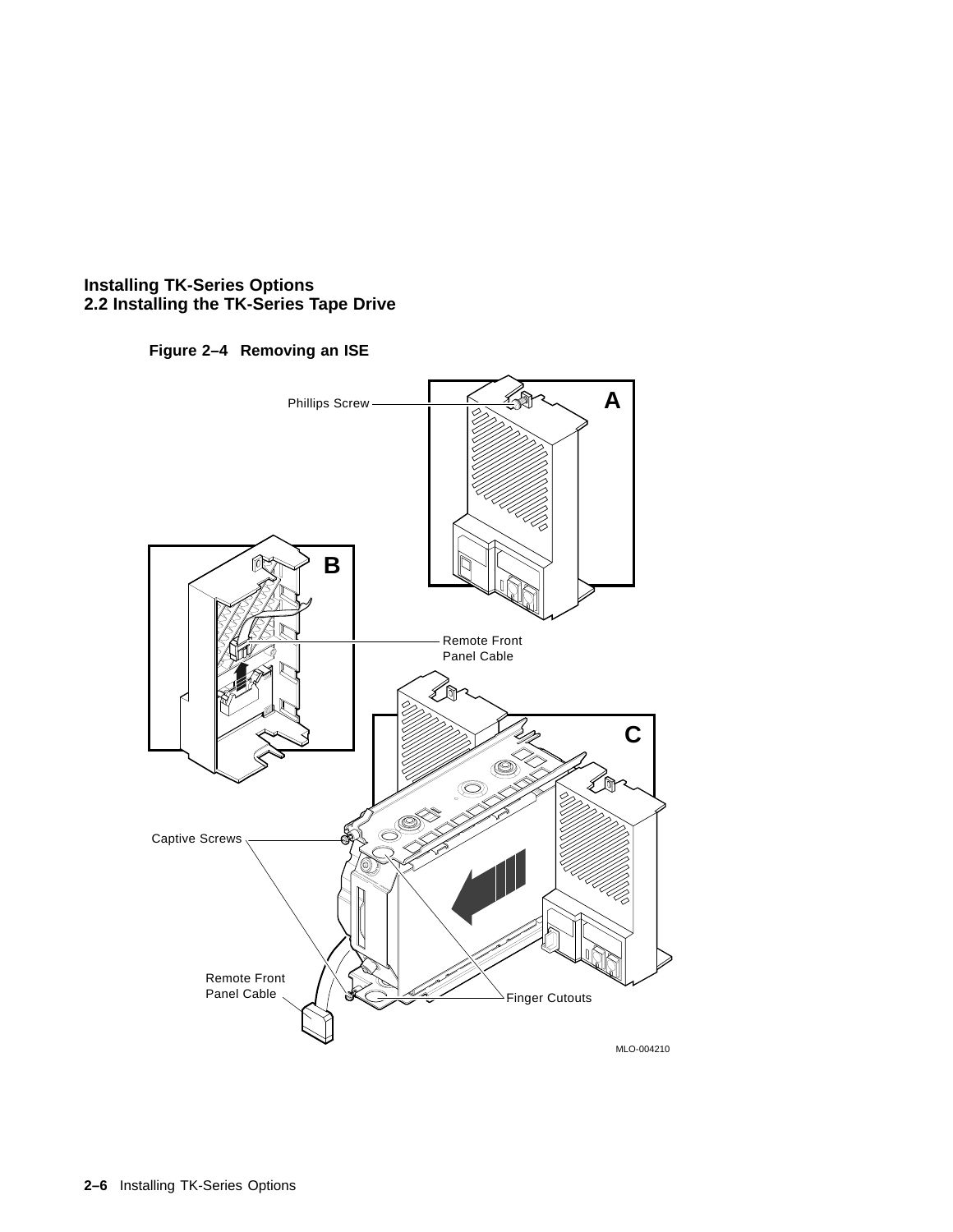- 7. Loosen the upper and lower captive screws that hold the ISE in place (Figure 2–4C).
- 8. Using the upper and lower finger cutouts on the ISE brackets, carefully pull the ISE out of its backplane connector and slide the drive out of the enclosure. Support the weight of the ISE at the underside of the lower bracket as the ISE clears the enclosure (Figure 2–4C).

**Caution**

Do not touch the drive module. The drive module contains sensitive electronic circuitry.

9. Install the TQK-series controller module in the first available Q–bus slot (Figure 2–5).



**Figure 2–5 Installing the TQK-Series Controller Module and Routing the Data Cable**

MLO-006530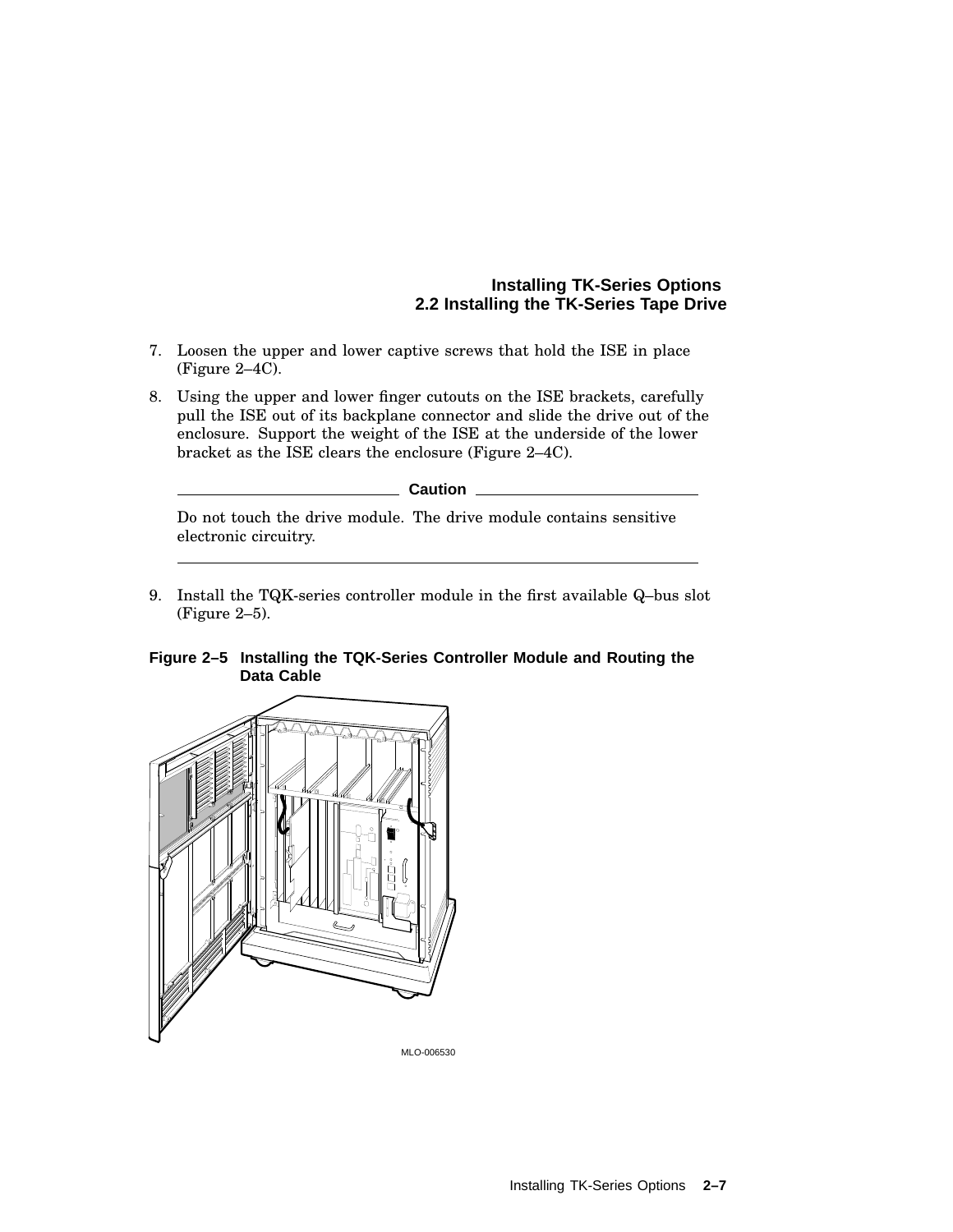- 10. Connect the TQK-series data cable (TK50/TK70: P/N 17-01363-01) to the TQK50/70 module. Route the cable up through the card cage and along the front of the hollow cavity between the card cage area and mass storage cavity to slot 0 of the mass storage cavity. Route the cable to the back of slot 0, out of the hollow cavity, and then to the front of slot 0 (Figure 2–5). Dress the cable so that it does not interfere with air flow or the re-installation of ISEs.
- 11. Grasp the TQK data cable located in mass storage slot 0, and connect it to the rear of the TK-series tape drive (Figure 2–6).
- 12. With the TK-series tape drive upright (LEDs at the top), slide the drive along the guide rails (Figure 2–7A) into mass storage slot 0. Tape drives install only into mass storage slot 0.
- 13. Using the upper and lower finger cutouts on the drive brackets, (Figure 2–7A) firmly push the drive brackets until the interface card at the rear of the drive plugs into its backplane connector. Be careful not to pinch the cable when inserting the drive.



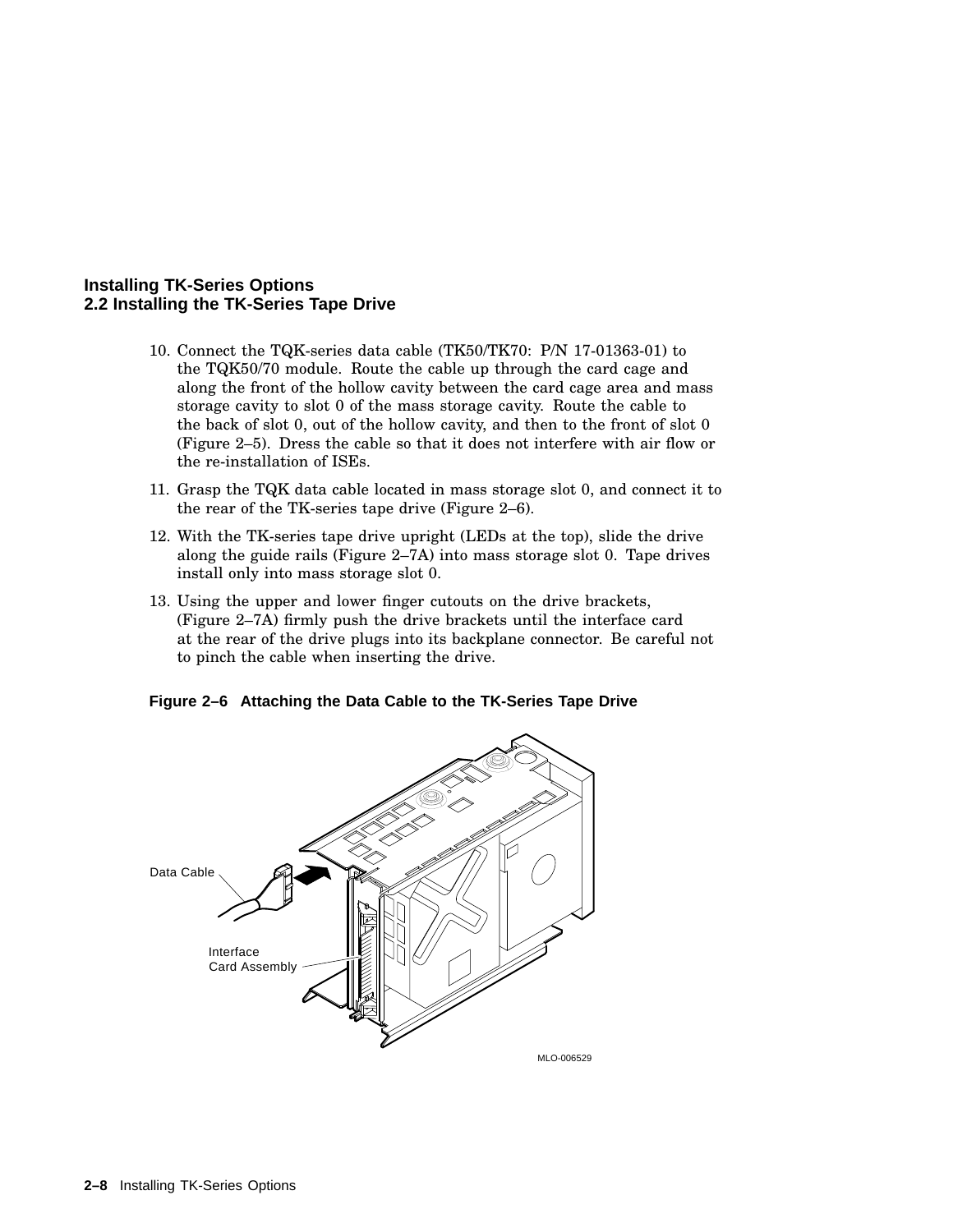

**Figure 2–7 Installing a TK-Series Tape Drive**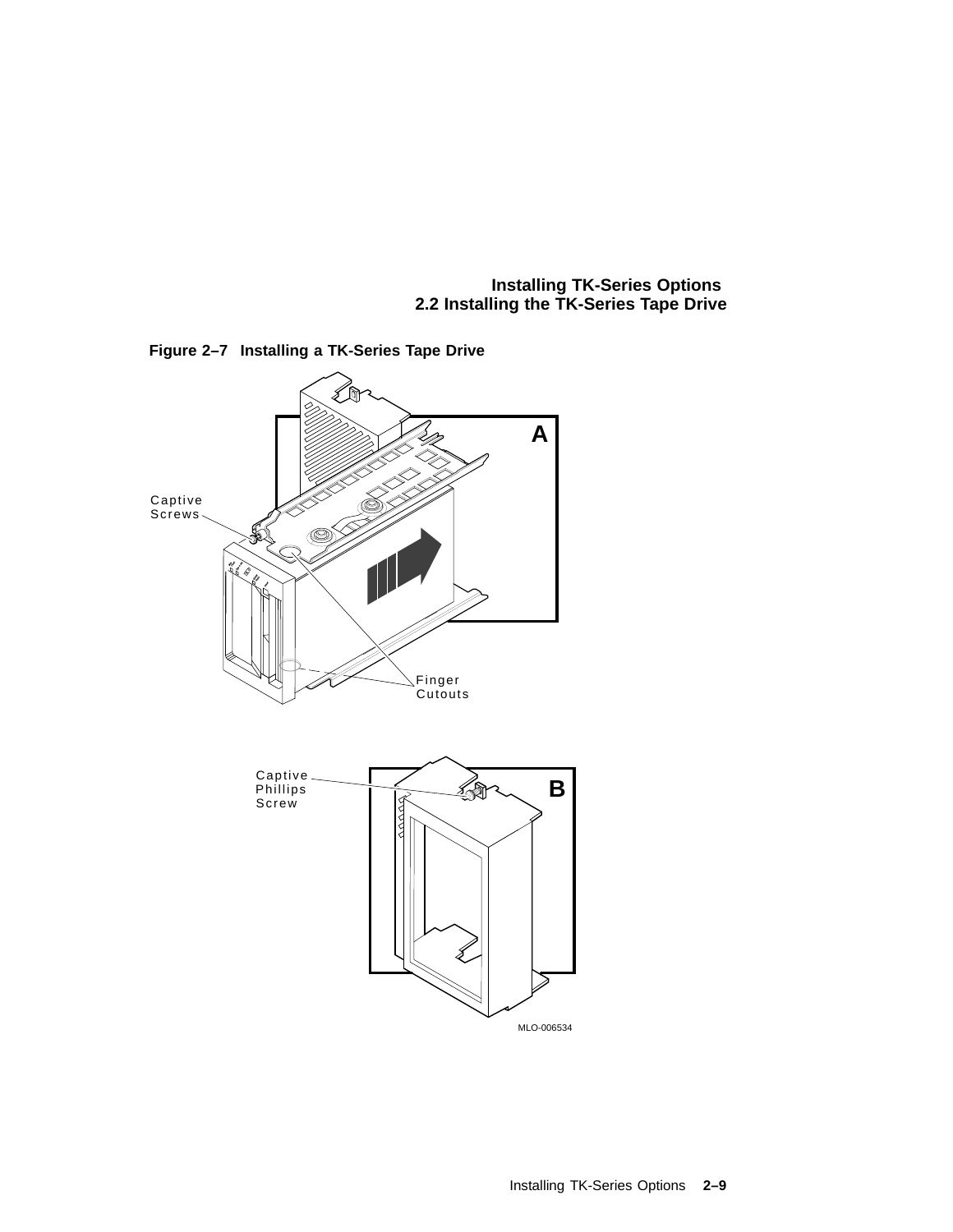14. Tighten the two captive screws (Figure 2–7A).

**Caution**

It is normal for there to be a small gap between the drive mounting bracket tabs and the enclosure frame. Tighten the captive screws only until they are securely fastened (9 in/lbs torque). Do not try to force the tabs to fit flush against the frame.

- 15. Attach the drive front panel to the enclosure by first fitting the panel's lower tabs into position. Secure the panel with its single captive Phillips screw (Figure 2–7B).
- 16. Reinstall ISEs and bezels in mass storage slots 1, 2, and 3 by reversing steps 1 through 8.

The ISEs and tape drive are shown installed in Figure 2–8.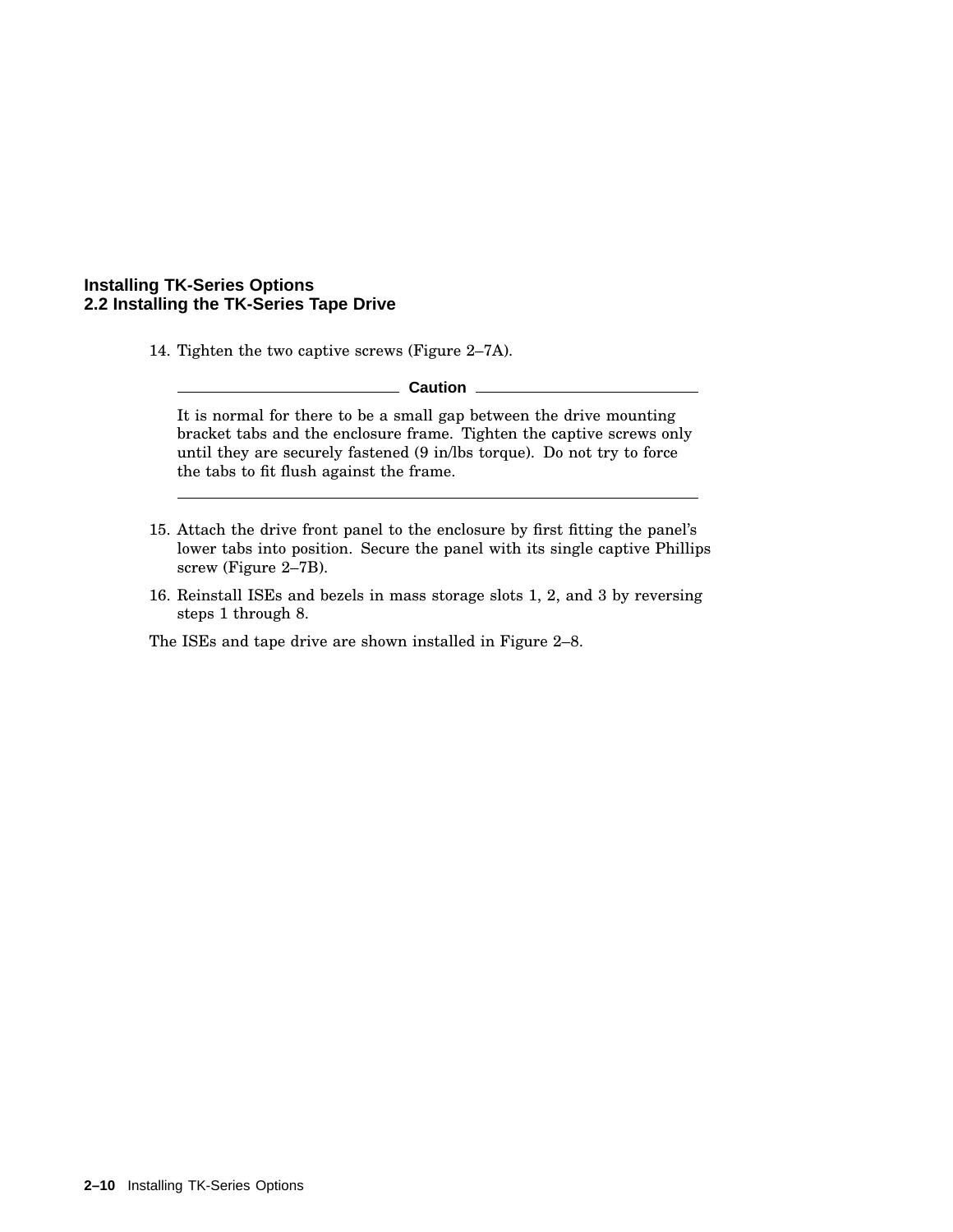



Installing TK-Series Options **2–11**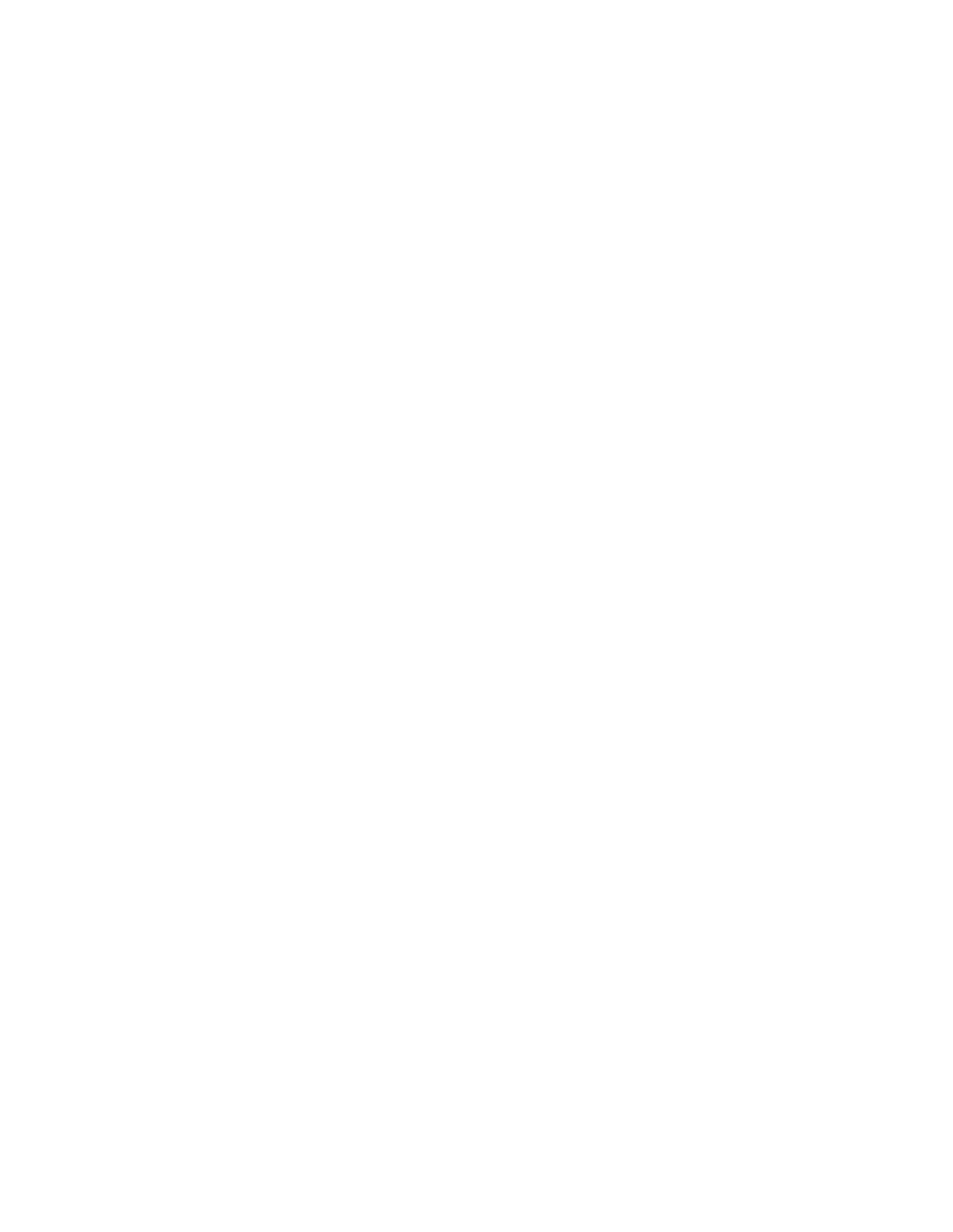# **3**

# **Installing RF-Series Options**

This chapter describes how to install the brackets to both 5.25-inch and 3.5-inch form factor RF-series options and reinstall the option into the BA400 enclosure.

#### **Note**

This chapter depicts the BA440 enclosure for the installation procedures. Duplicating the same basic illustrations for the BA430 enclosure is unnecessary as the installation procedure is the same for both enclosures.

#### **Caution**

Static electricity can damage integrated circuits. Always use the antistatic wrist strap and antistatic pad found in the static-protective field service kit (P/N 29-26246-00) when working with the internal parts of a computer system.

Handle ISEs with care. Dropping or bumping the ISE can damage the disk surface.

# **3.1 Installing Brackets to the 5.25-Inch RF-Series ISE**

The RF-series bracket is supplied with grommets (P/N 12-32626-04), screws (P/N 12-34462-01), a front panel (P/N 70-27049-04), and a 10-conductor cable (P/N 17-02706-01). The cable is supplied in a plastic bag.

1. Install remote front panel cable to the bottom bracket using the Velcro pads (Figure 3–1). Note that the two pads line up with pads on the bottom bracket; the third pad goes toward the front of the bracket.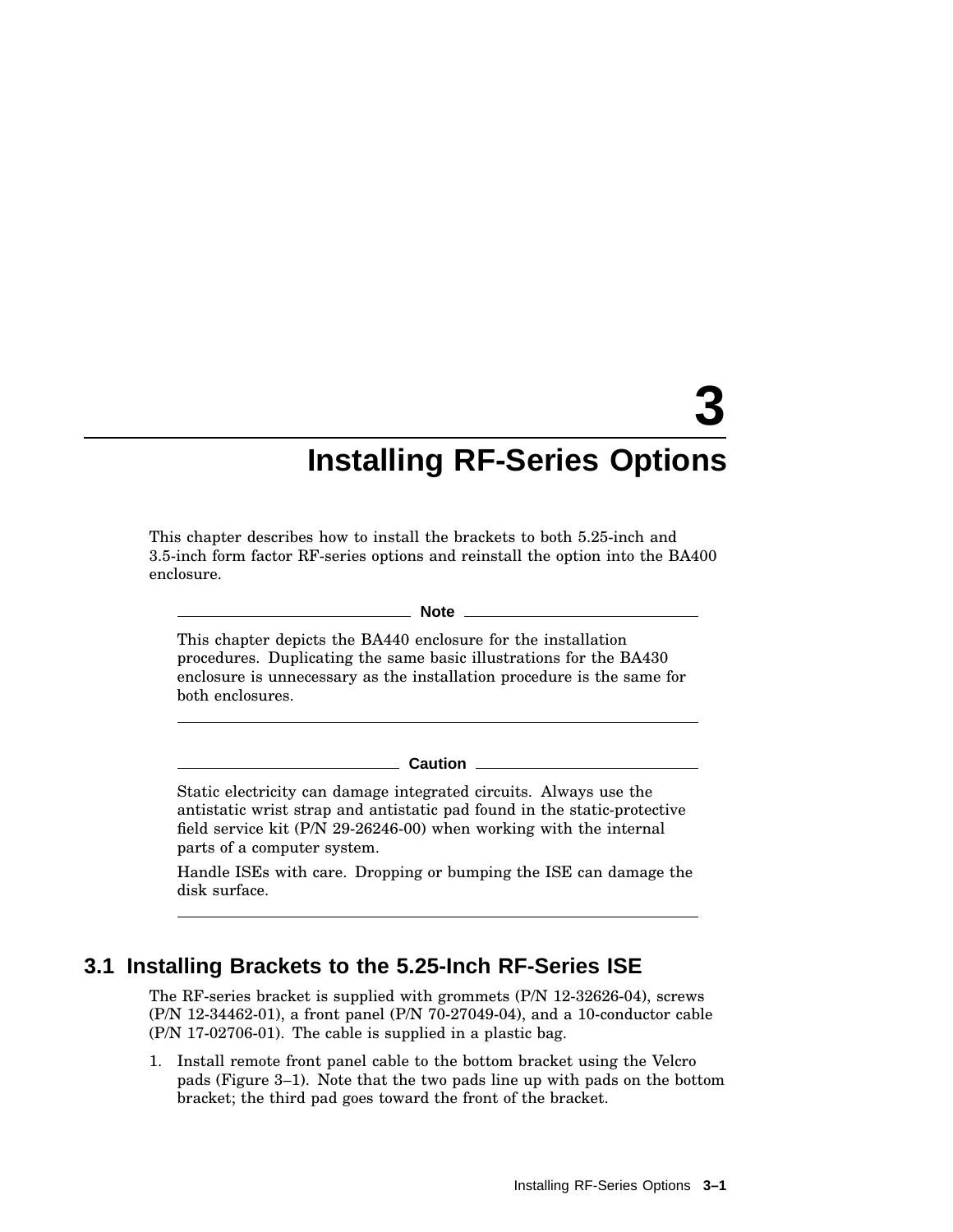# **Installing RF-Series Options 3.1 Installing Brackets to the 5.25-Inch RF-Series ISE**



### **Figure 3–1 Installing Cables and Mounting Hardware to Drive**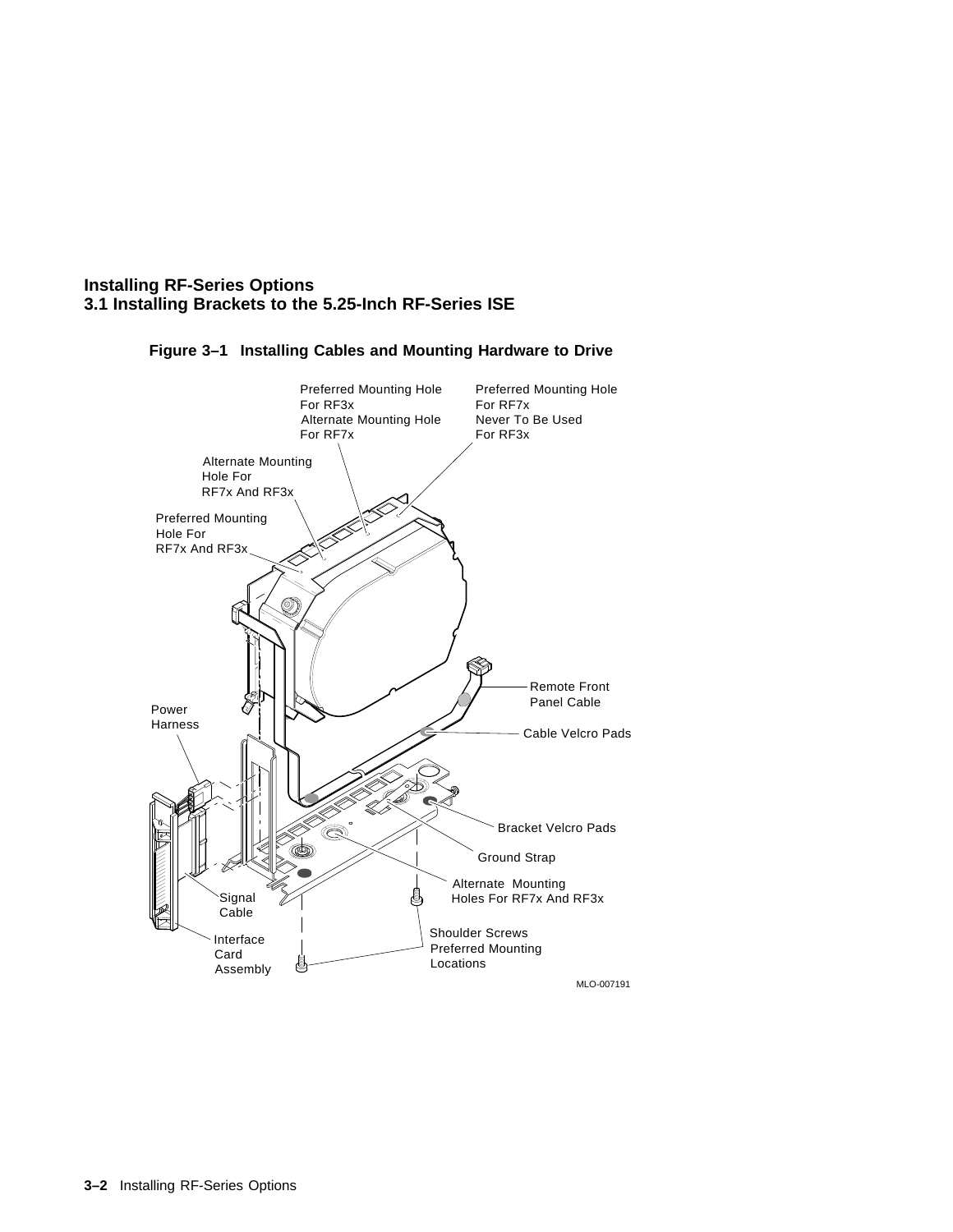## **Installing RF-Series Options 3.1 Installing Brackets to the 5.25-Inch RF-Series ISE**

- 2. Verify mounting locations as specified in Figure 3–1. The drive brackets should be supplied, configured with hardware in preferred mounting locations.
- 3. Install drive into the bracket (Figure 3–2), being careful not to pinch the remote front panel cable.
- 4. Attach interface card assembly signal cable making sure not to pinch the cable (Figure 3–1).

**Figure 3–2 Installing the ISE Upper Bracket**

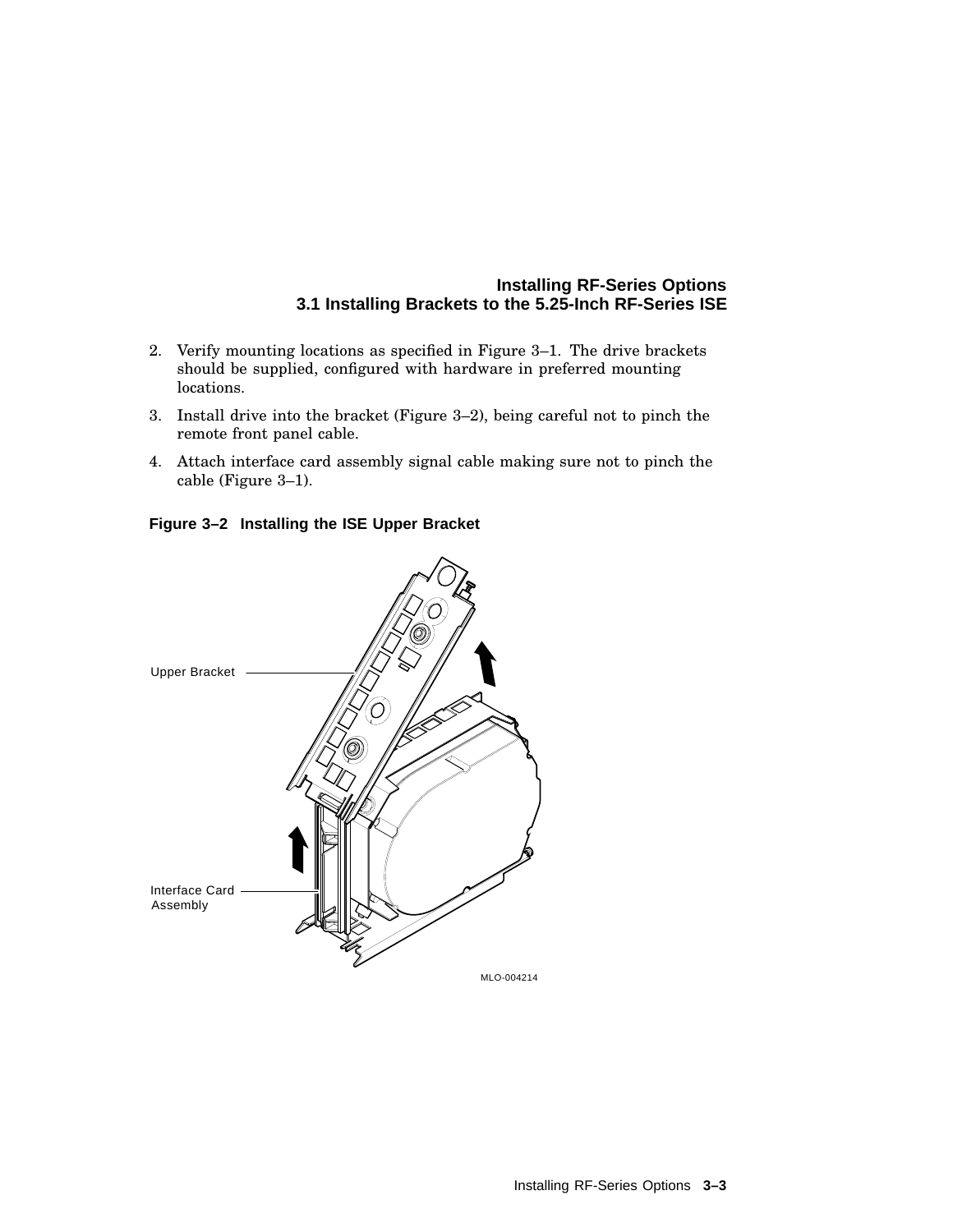#### **Installing RF-Series Options 3.1 Installing Brackets to the 5.25-Inch RF-Series ISE**

- 5. Attach interface card assembly power harness making sure not to pinch the harness (Figure 3–1).
- 6. Feed front panel cable between the HDA and bracket as shown in Figure 3–1, making sure the cable is not pinched in any way, and attach it to the drive.
- 7. Install two screws (12 in/lbs torque) already in rubber grommets into the mating holes in the disk (Figure 3–1).
- 8. Carefully turn assembly over and repeat step 3 for the bottom bracket. The screw at the front of the bottom bracket must be installed through the ground strap and then into the mating hole on the disk.

# **3.2 Installing Brackets to the 3.5-Inch RF-Series ISE**

Brackets are assembled when you receive them, and will require some disassembly. Note how they are configured before taking them apart.

**Note**

Two 3.5-inch devices may be installed in *each* bracket; however, if only one device is to be installed, place it in the *lefthand* mounting position as viewed from the front of the ISE.

# **3.2.1 Removing the Outside Bracket**

Complete the following steps to remove the top outside bracket from the ISE:

- 1. Remove the two screws that secure the top outside bracket and put the bracket and screws aside (Figure 3–3).
- 2. Remove the two screws that secure the bottom outside bracket and set the bracket and screws aside.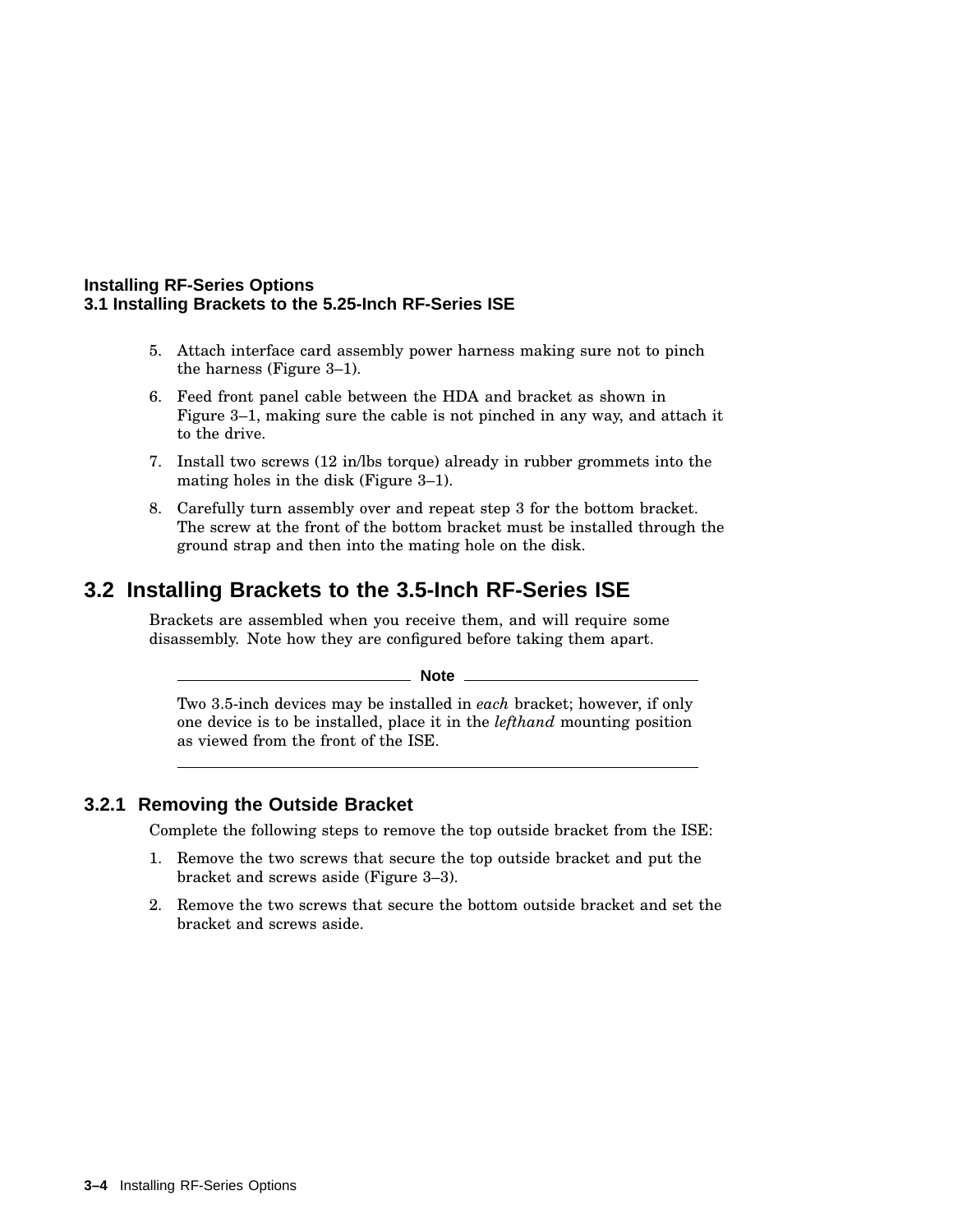**Installing RF-Series Options 3.2 Installing Brackets to the 3.5-Inch RF-Series ISE**



## **Figure 3–3 Removing the Top Outside Bracket from the ISE**

# **3.2.2 Installing the New Storage Device in the Bracket**

Complete the following procedures to install a new storage device:

1. Note the correct orientation of devices. Figure 3–3 shows a sample device from the bottom; Figure 3–4 shows it from the top.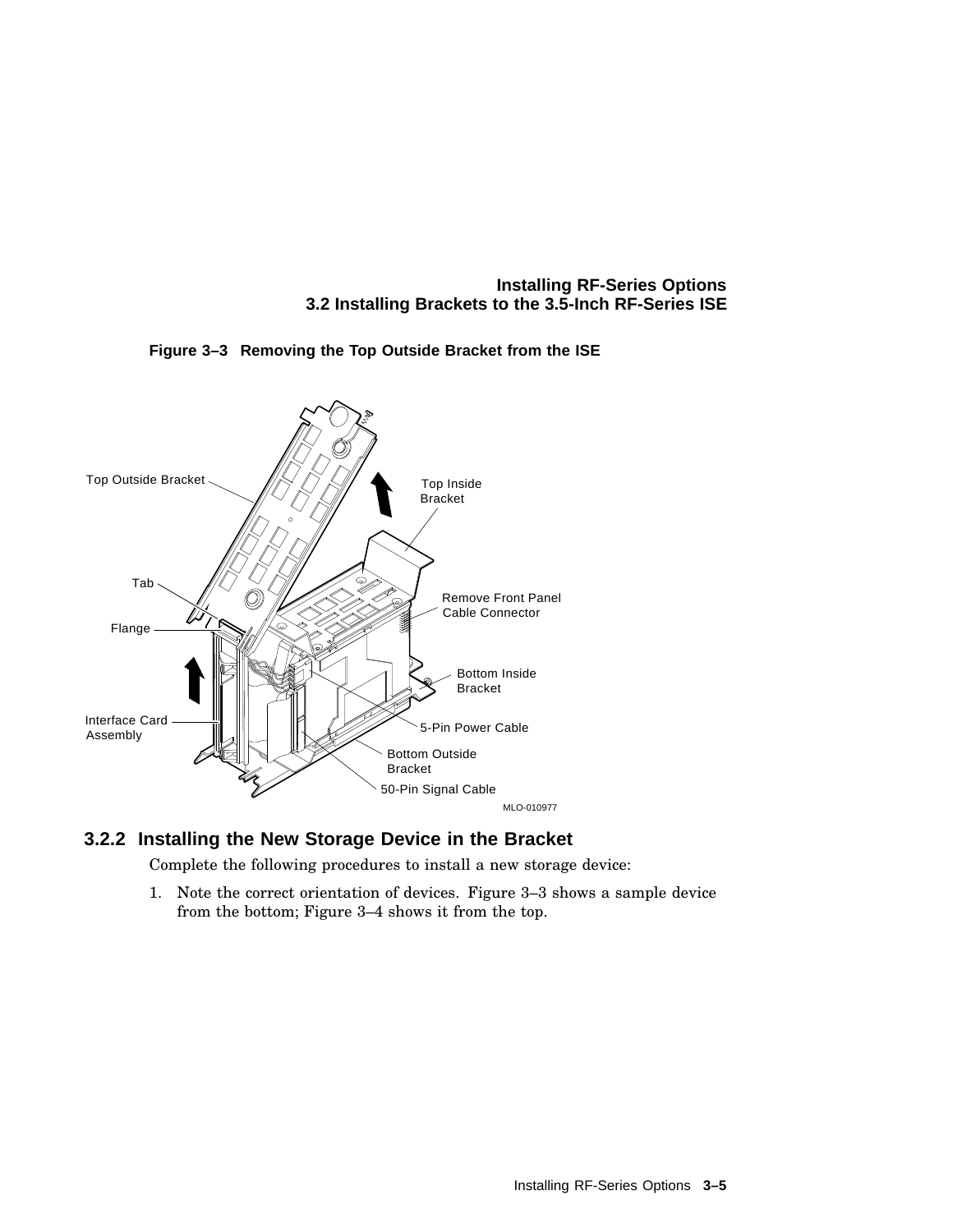# **Installing RF-Series Options 3.2 Installing Brackets to the 3.5-Inch RF-Series ISE**



## **Figure 3–4 Installing the Phillips Screws That Secure the Storage Device to the Inside Brackets**

- 2. Secure the bottom inside bracket and the top inside bracket to the storage device(s) using the screws provided in the upgrade kit (Figure 3–4).
- 3. Reinstall the bottom outside bracket and then the top outside bracket.
- 4. When reinstalling the top outside bracket, lift the bracket's rear slot over the flange of the plastic interface card assembly, and then over the tab at the back of the bottom outside bracket. Both the tab and the flange must be inside the rear slot of the top outside bracket.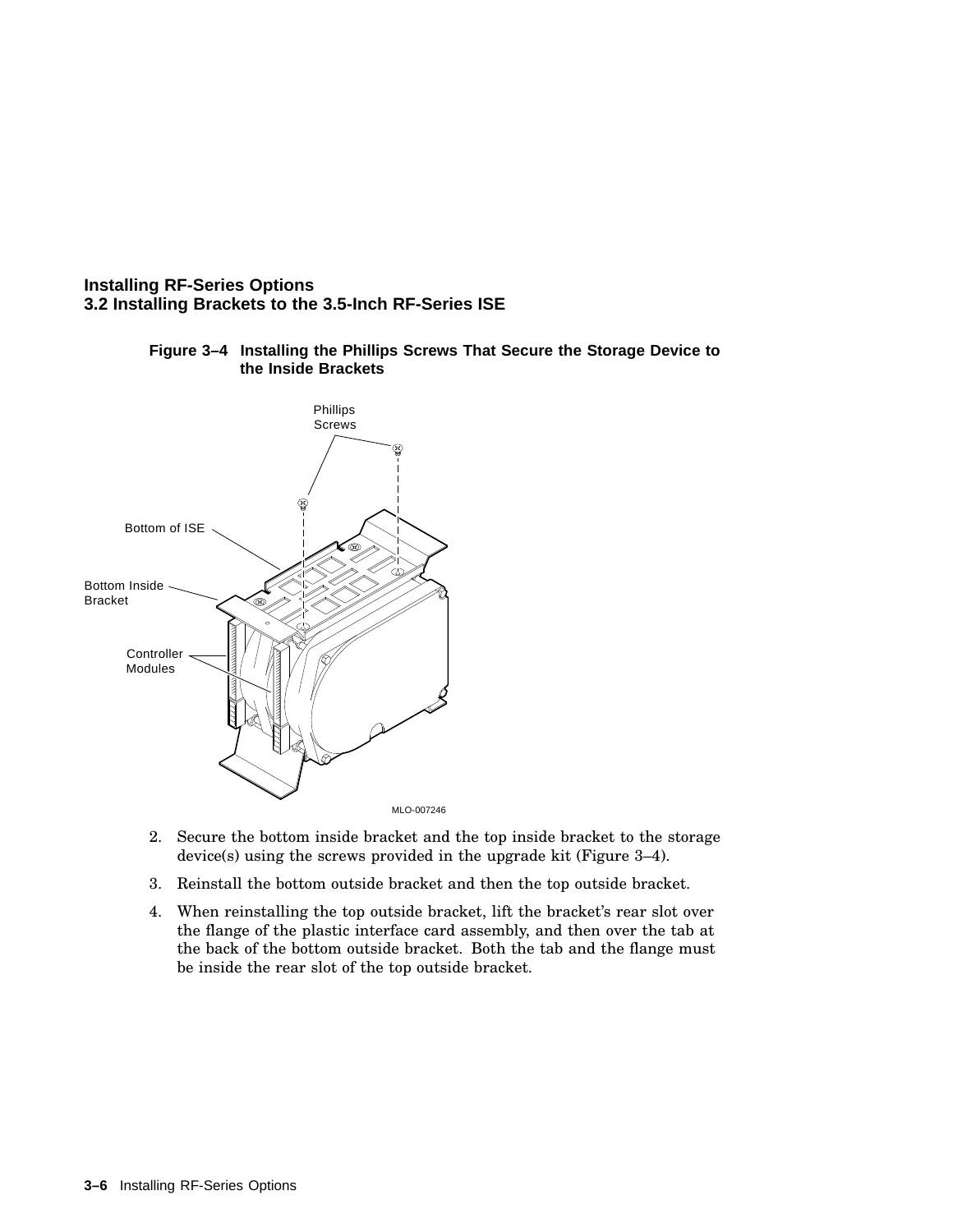## **Installing RF-Series Options 3.2 Installing Brackets to the 3.5-Inch RF-Series ISE**

- 5. Make sure that the front mounting screw on the bottom outside bracket is installed through both the mating hole *and the grounding foil beneath it*.
- 6. Connect the power (5-pin) and signal (50-pin) cables to each drive.
- 7. Connect the remote front panel cable(s) provided in the upgrade kit to the controller module(s) on the storage device(s).

# **3.3 Installing an RF-Series ISE in the BA400-Series Enclosure**

To install an RF-series ISE into a BA400-series enclosure, perform the following procedures.

# **3.3.1 ISE Installation**

#### **Caution**

Static electricity can damage integrated circuits. Use the antistatic wrist strap and antistatic pad found in the static-protective field service kit (P/N 29-26246-00) when you work with the internal parts of a computer system.

Handle the RF-series ISE with care. Dropping or bumping the ISE can damage the disk surface. Carry or hold the ISE by the underside of the lower bracket to avoid damaging the drive module.

1. After the system manager shuts down the operating system, open the enclosure door, set the Power switch to off (0) (Figure 3–5).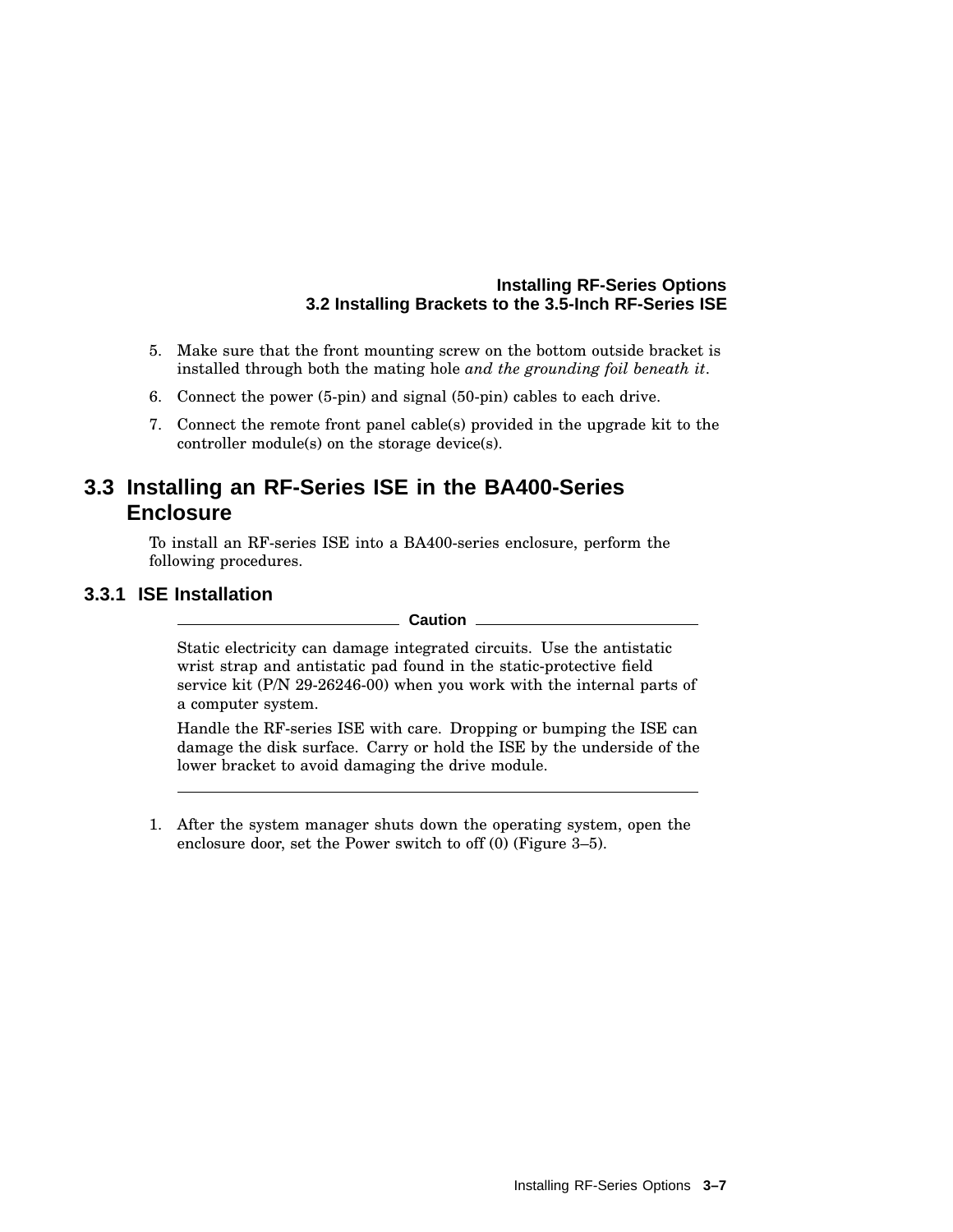**Figure 3–5 Power Switch Location**



2. Always install ISEs working from right to left (Figure 3–6).

**Note**

The first or right-most mass storage cavity in the mass storage area is wider than the rest to accommodate a larger device such as a tape drive. A small filler panel (70–27414–001) is used to fill the gap when an RF-series ISE is installed in this first cavity.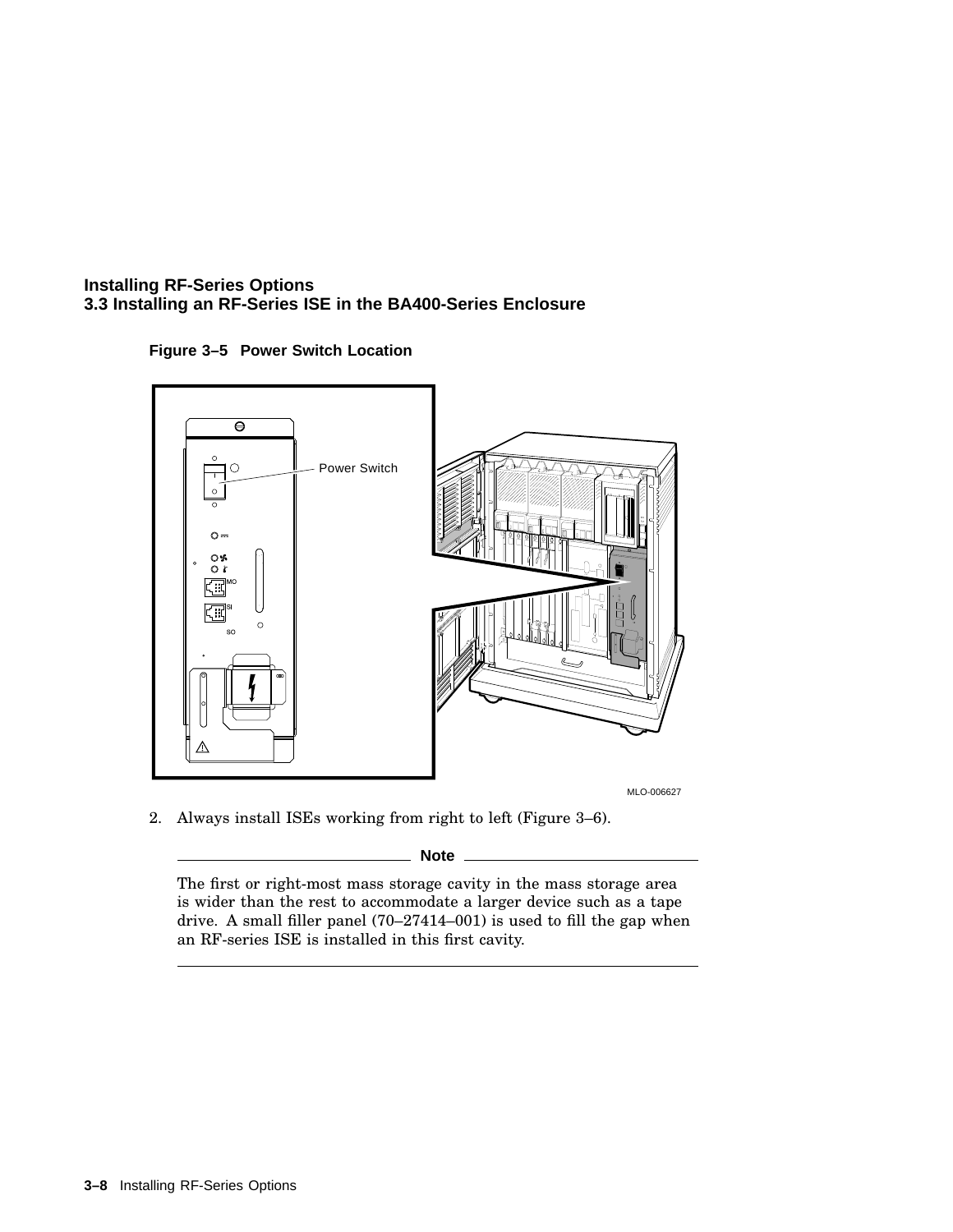



MLO-006528

- 3. Loosen the captive Phillips screw at the top of the blank ISE front panel assembly, and remove the panel. The location of the Phillips screw is shown on a sample device in Figure 3–7D.
- 4. For the 5.25-inch form factor ISE, with the ISE controller module facing to the right, slide the ISE along the guide rails into the mass storage cavity (Figure 3–7A).

For the 3.5-inch ISE, with the controller module facing to the left, slide the ISE along the guide rails into the mass storage cavity (Figure 3–7A).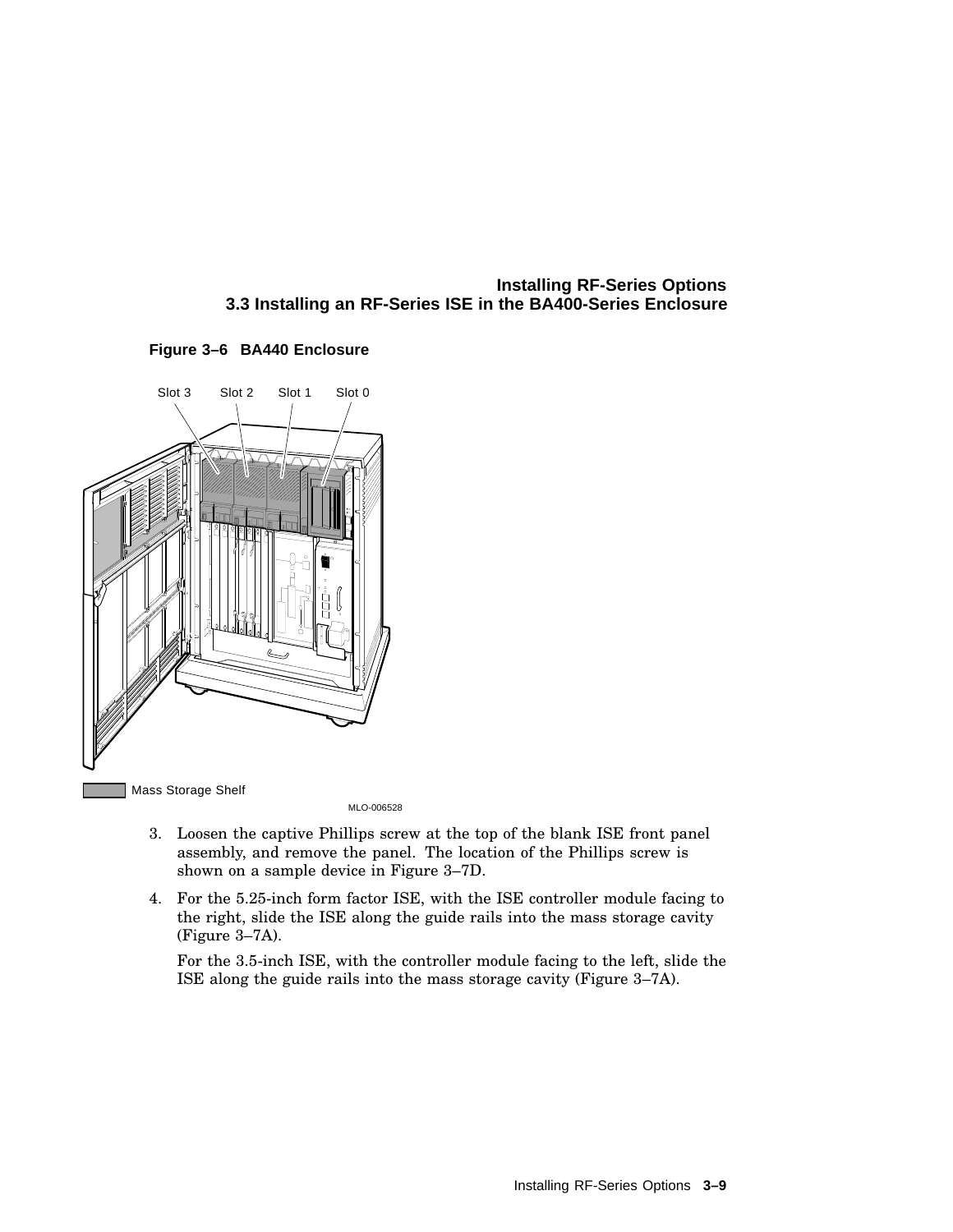5. Using the upper and lower finger cutouts on the ISE brackets, firmly push the ISE brackets until the interface card at the rear of the storage device plugs into its backplane connector. The guide tabs on the upper and lower bracket should line up with the cutouts in the chassis. Tighten the two captive screws (Figure 3–7A).

 $-$  Caution  $-$ 

It is normal for there to be a small gap between the ISE mounting bracket tabs and the enclosure frame. Tighten the captive screws only until they are securely fastened (9 in/lbs torque). Do not try to force the tabs to fit flush against the frame.

6. Plug the remote front panel cable(s) into the connector(s) inside the ISE front panel.

For 5.25-inch ISEs see Figure 3–7B. For 3.5-inch ISEs see Figure 3–7C.

For the 5.25-inch ISEs only, use the Velcro fastener on the cable and on the inside of the ISE front panel to secure the remote front panel cable. The 3.5-inch ISEs have a different connector scheme that does not require the Velcro fastener.

**Note**

If the 3.5-inch ISE contains two storage devices, two remote front panel cables must be connected to the front panel. If the ISE contains only one storage device, only one remote front panel cable must be connected to the front panel.

7. Attach the ISE front panel to the enclosure by inserting the panel's lower tabs into position. Secure the panel with its single captive Phillips screw (Figure 3–7D).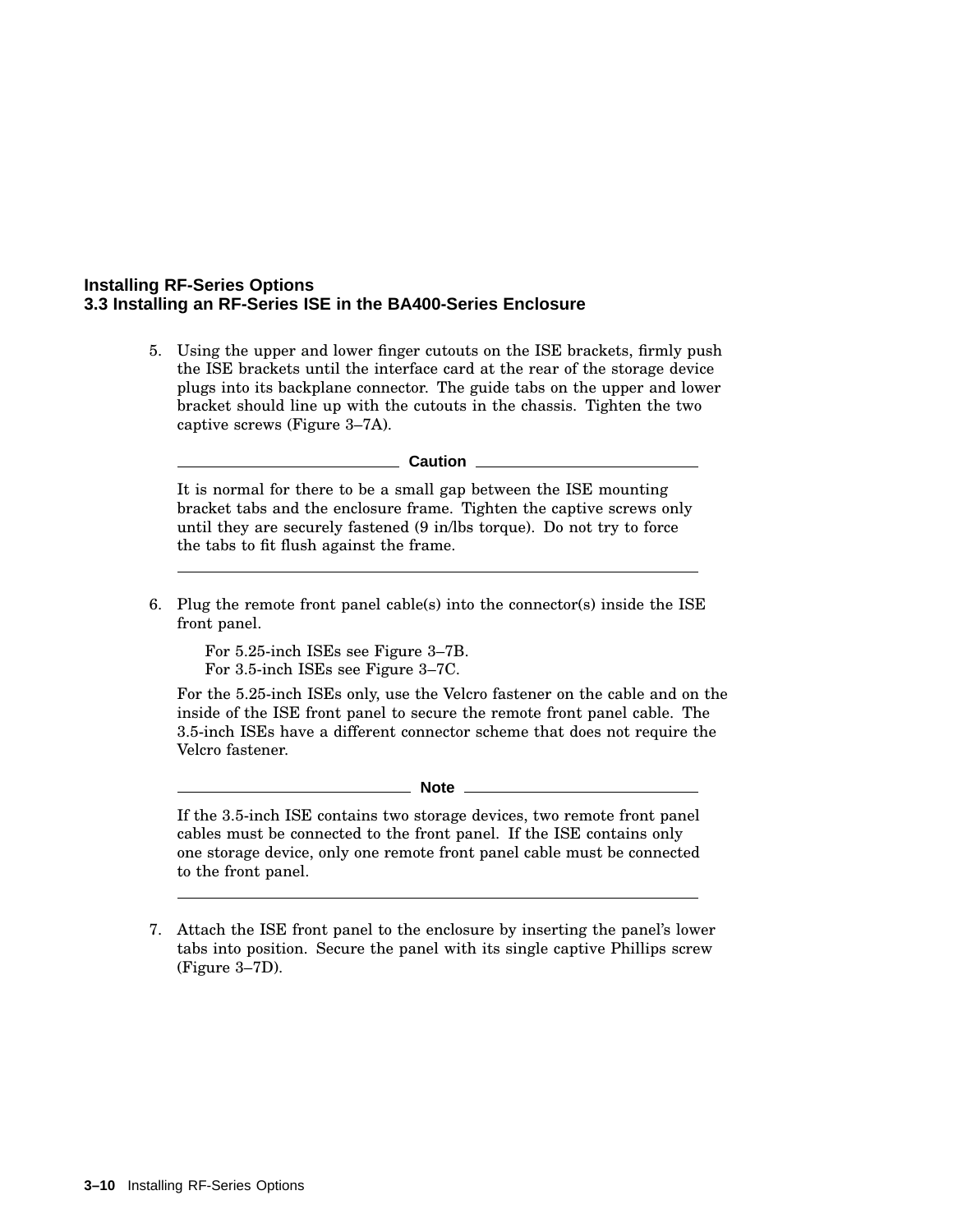**Figure 3–7 Installing the ISE Upgrade in the Storage Cavity**

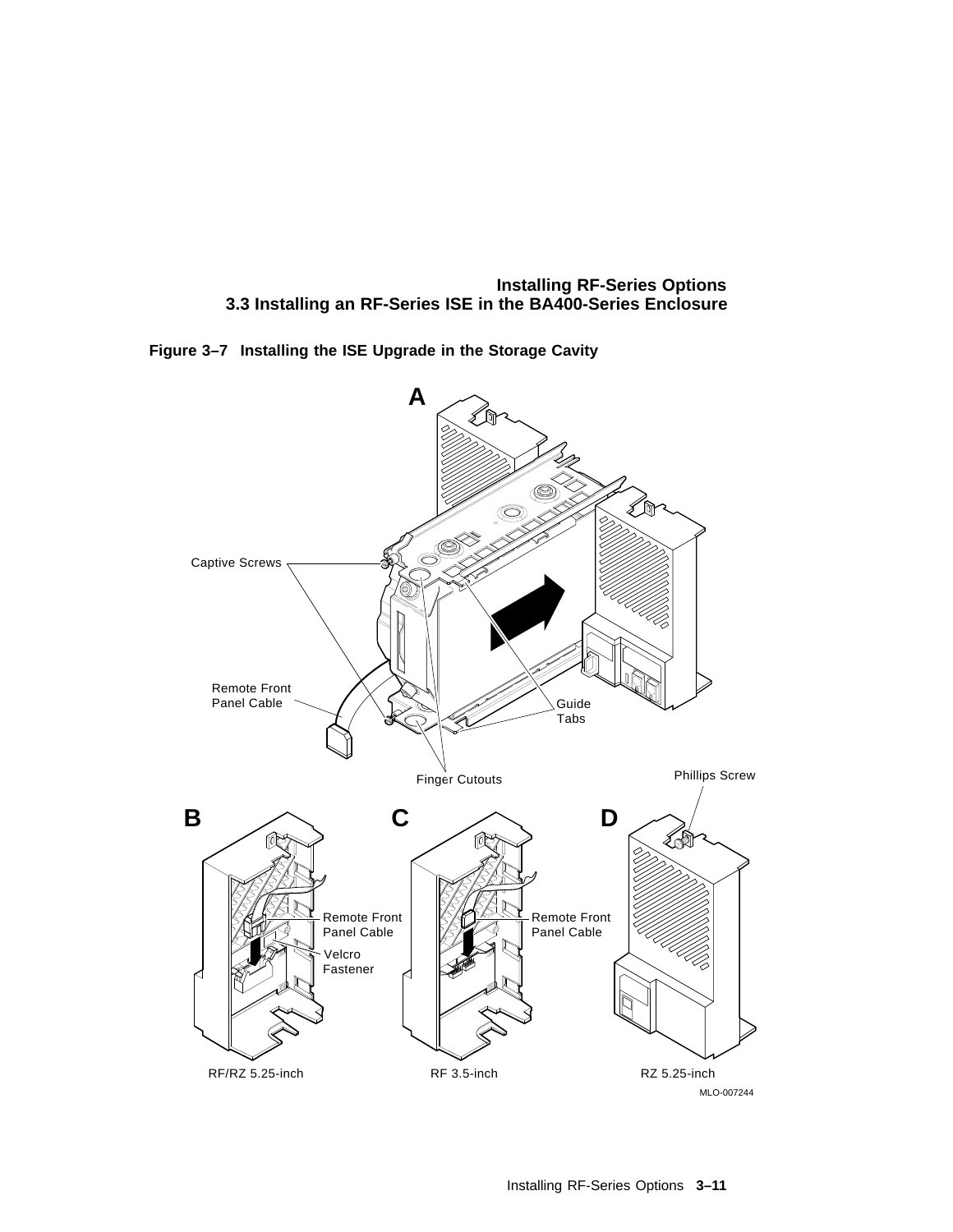# **3.3.2 Bus Node ID Plug Installation**

Bus node ID plugs have prongs at the rear that identify the bus node number (and by default, the unit number) of the ISEs to the system. Bus node ID plugs are shipped with the system.

To insert a bus node ID plug (P/N 12-28766-19), align the two center prongs with the two center slots of the receptacle on the ISE front panel (Figure 3–8). Push the plug firmly into the receptacle. To remove a bus node ID plug, grasp it firmly and pull it straight out.

Follow the rules below for numbering IDs for RF-series ISEs:

- For each DSSI bus controller, do not duplicate bus node numbers for storage elements. You can have only one storage element on bus 0 identified as node 0, one storage element as node 1, and so on.
- By convention, the ISEs are numbered in increasing order from right to left and top to bottom, starting with 0.

**Note**

The DSSI node ID address assigned by the plug is read only during the power-up sequence. If you change the bus node ID plug while the system is operating, you must turn off the system and then turn it back on for the new plug addresses to take effect.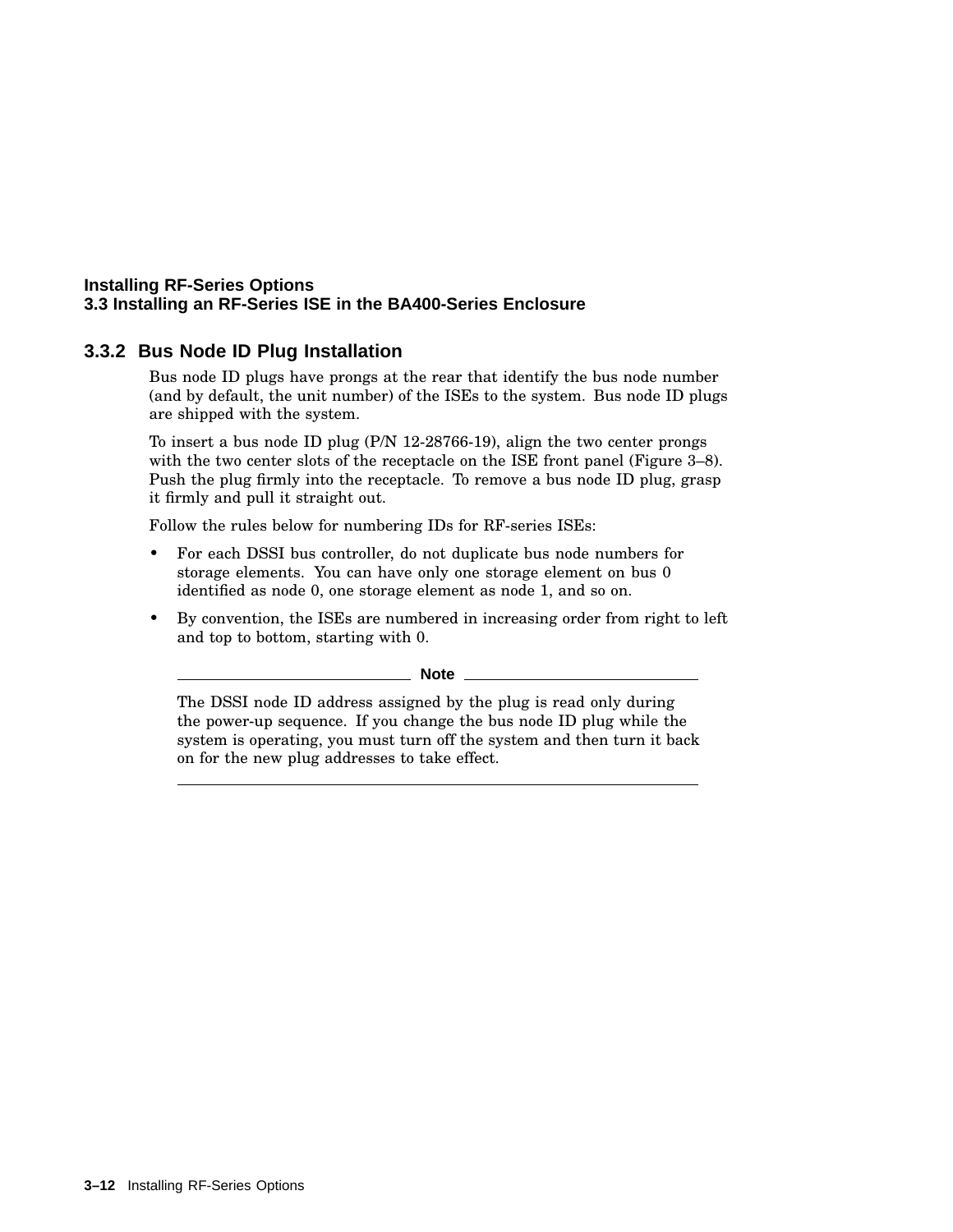





MLO-007237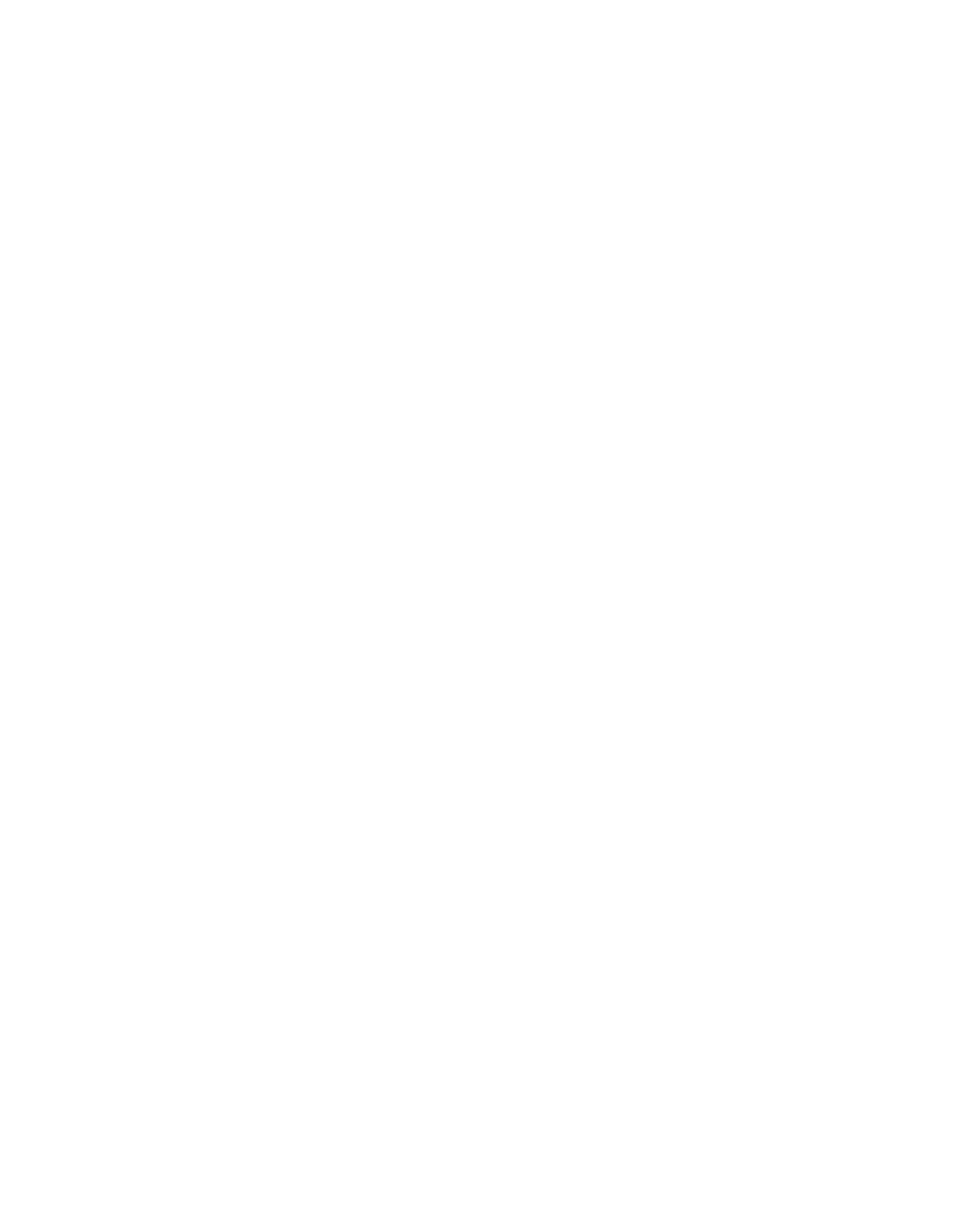# **Reader's Comments BA200 to BA400 Series Enclosures**

# **Storage Device Conversion Procedure** EK–DSSII–IN. B01

Your comments and suggestions help us improve the quality of our publications. Thank you for your assistance.

| I rate this manual's:                                                              | Excellent    | Good  | Fair         | Poor |
|------------------------------------------------------------------------------------|--------------|-------|--------------|------|
| Accuracy (product works as manual says)                                            | П            |       | l 1          | П    |
| Completeness (enough information)                                                  | П            |       | $\mathsf{I}$ | П    |
| Clarity (easy to understand)                                                       | $\mathbf{I}$ |       | $\mathsf{I}$ | П    |
| Organization (structure of subject matter)                                         | l 1          |       | $\mathsf{I}$ | П    |
| Figures (useful)                                                                   |              |       | П            | П    |
| Examples (useful)                                                                  |              |       | П            | П    |
| Index (ability to find topic)                                                      |              |       | l 1          | П    |
| Page layout (easy to find information)                                             |              |       |              | П    |
| I would like to see more/less                                                      |              |       |              |      |
| What I like best about this manual is                                              |              |       |              |      |
|                                                                                    |              |       |              |      |
| I found the following errors in this manual:<br>Description<br>Page                |              |       |              |      |
|                                                                                    |              |       |              |      |
| Additional comments or suggestions to improve this manual:                         |              |       |              |      |
|                                                                                    |              |       |              |      |
| For software manuals, please indicate which version of the software you are using: |              |       |              |      |
|                                                                                    |              |       |              |      |
|                                                                                    |              |       |              |      |
|                                                                                    |              |       |              |      |
|                                                                                    |              | Phone |              |      |